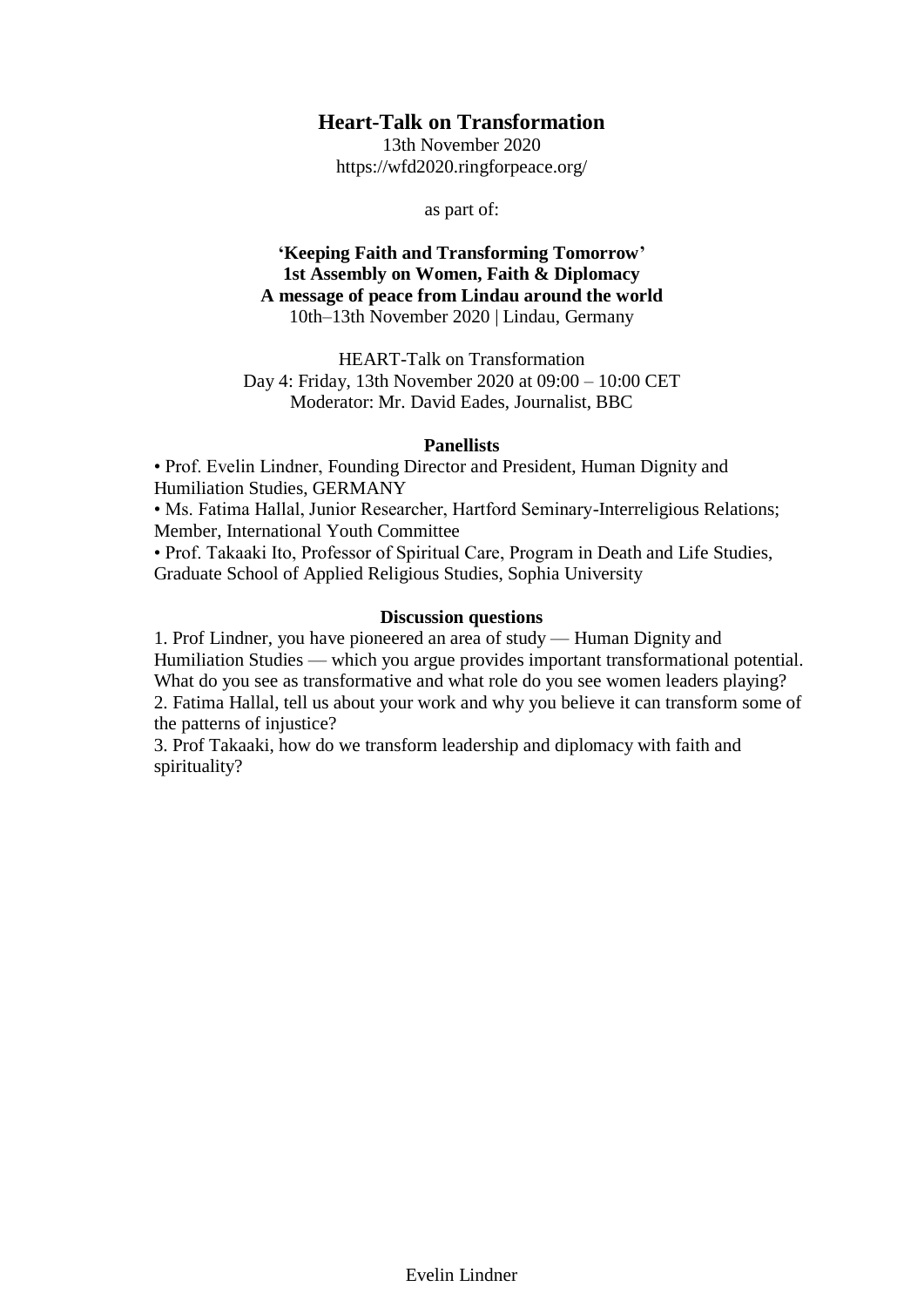# **Contents**

| Where do we stand? Ecocide, sociocide, and cogitocide, and a window of opportunity 8 |  |
|--------------------------------------------------------------------------------------|--|
|                                                                                      |  |
|                                                                                      |  |
|                                                                                      |  |
|                                                                                      |  |
|                                                                                      |  |
|                                                                                      |  |
|                                                                                      |  |

# **Message of gratitude from Evelin Lindner**

<span id="page-1-0"></span>Allow me to start by congratulating Professor Dr. Azza Karam.<sup>1</sup> I met her around 1985 in Cairo when I worked there, and we have been in touch since. It fills me with enormous joy and pride to see her as secretary general of Religions for Peace International. Religions for Peace International could not have a better secretary general.

I would also like to thank all organisers and supporters for making this assembly such an extraordinary event, an event that is needed more than ever in times of crisis where extraordinary new paths to global peace wait to be manifested.

It is a pity that this event must take place virtually, due to the coronavirus pandemic. I so much miss seeing dear friends, not just Dr. Karam, among them also our esteemed Rabbi David Rosen and his wife Sharon, whom I would like to greet herewith. <sup>2</sup> Our work with the Human Dignity and Humiliation Studies network has been nominated for the Nobel Peace Prize three times, 2015, 2016, 2017, and this nomination also includes them!

Now I would like to thank David Eades for being with us. He feels like a dear family member after having seen him on the BBC screen so many times. Furthermore, I am delighted to meet two wonderful human beings, Fatima Hallal and Professor Takaaki David Ito, both of whom are models of the future that we need, a future of warm mutuality rather than cold competition.

After listening to many of the wonderful events in this assembly, I would like to thank Azza Karam for her passionate advocacy for multi-religious collaboration.<sup>3</sup> Multi-religious spaces are huge spaces of power, she reminded us. When religious leaders come together, including with faithbased NGOs, they collaborate more than they otherwise would do, and they tend to become more moderate, 'more merciful'. Azza Karam wisely advises the world's diplomats to collaborate more with multi-religious platforms such as Religions for Peace, rather than focus on one single religion at a time.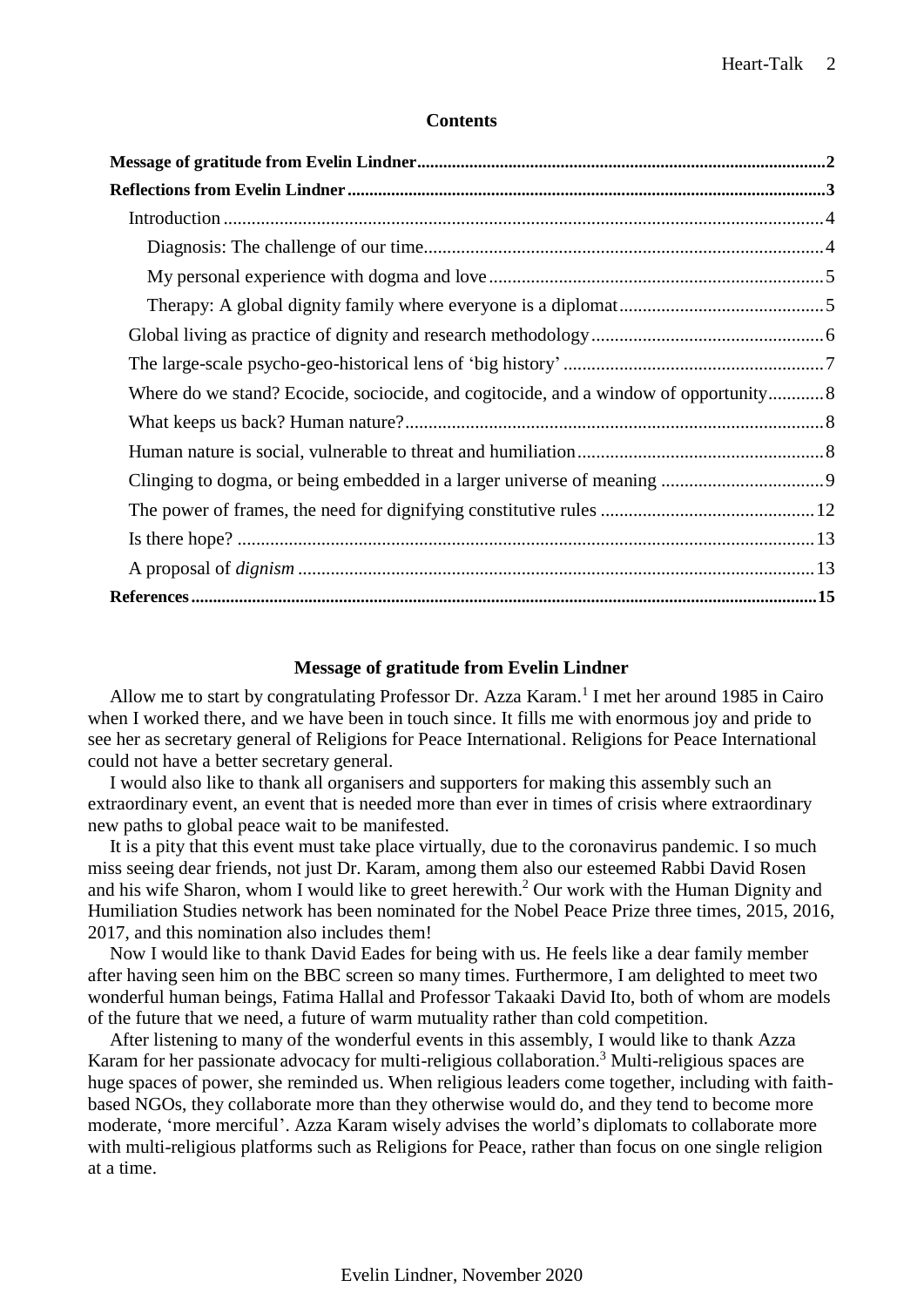I also would like to thank the organisers for having included people like H.E. Bishop Elias Toumeh, the Orthodox Bishop of Purgou-Syria.<sup>4</sup> He has seen the whole range of what human beings are capable of, including our darkest sides. Being in Germany now, I feel acutely the disconnect in the world that the inclusion of the bishop bridged. Around me, in Germany, people think they suffer from Covid-19 when they cannot have the fun they usually have, while I am a witness of the whole range of suffering because I am in touch with people from our dignity network on all continents, including where the coronavirus situation is much more serious than in Germany. As a physician and psychologist, I am asked for advice from people who have been infected and who fear that they will not survive it. I get questions like this: When exactly, with which symptoms, do I have to take my own life so that my family is not ruined by the costs of medical treatment after my death?

Allow me to end by thank you all for greatly enriched my thinking. I am working on several books, including a very personal book, titled *Letter to my father*. Just now, I am finalising a book titled *From humiliation to dignity: For a future of global solidarity*, scheduled to come out early next year.<sup>5</sup> I have gathered some reflections from that book manuscript further down and present them here as background material for those who might be interested to delve deeper into the themes of this heart talk. You might also like to have a look at 'Narratives in times of radical transformation', a paper I have prepared for the 78th Annual Conference of the International Council of Psychologists 'Human Rights, Dignity and Justice — Intersectionality and Diversity', in December 2020.<sup>6</sup>

This gathering is about 'transforming tomorrow'. Let me end by pointing out that we have already several transformations here and now. The two men in our panel, David Eades and Takaaki David Ito, resemble my father. My father has always been the truest feminist in the family, he manifests motherly nurturing more than anyone else I know. Furthermore, I am speaking to you from his living room. He is now 94 years old and I see it as my duty, as part of my dignity work, to care for our elders, to honour them and include them inter-generationally. I see it as my duty to model living as a whole human being rather than to split my life into a professional life and a private life. In other words, we have two men here, two Davids, who model what motherly nurturing means, and a woman, me, who manifests inter-generationally inclusion and insists on living only *one* life rather than a divided life.

### **Reflections from Evelin Lindner**

<span id="page-2-0"></span>The question that was sent to me some days prior to our gathering was the following, 'Prof Lindner, you have pioneered an area of study — Human Dignity and Humiliation Studies — which you argue provides important transformational potential. What do you see as transformative and what role do you see women leaders playing?' One day before our get-together, dear David (Eades), kindly wrote to me saying that it is a tall order to bring together 'the issues of women, faith, diplomacy, and ultimately transformation'. His question reminded me of two sentences I had heard in the conference earlier, I paraphrase, 'It needs faith to survive religion' (Mary McAleese, Former President of the Republic of Ireland), and, 'There are many good religions around, but, unfortunately, also a lot of bad faith' (Merete Bilde, Senior Policy Advisor, European External Action Service).

Allow me to make a tentative summery of what I would say in a nutshell:

To achieve the *global transformation* that waits to manifest in these times of global crises, we need every citizen in this world — women, men, *everyone* — to become a *diplomat*, a messenger of global peace in dignity, by putting their *faith* into something that has always been ascribed to *mothers*, namely, loving nurturing.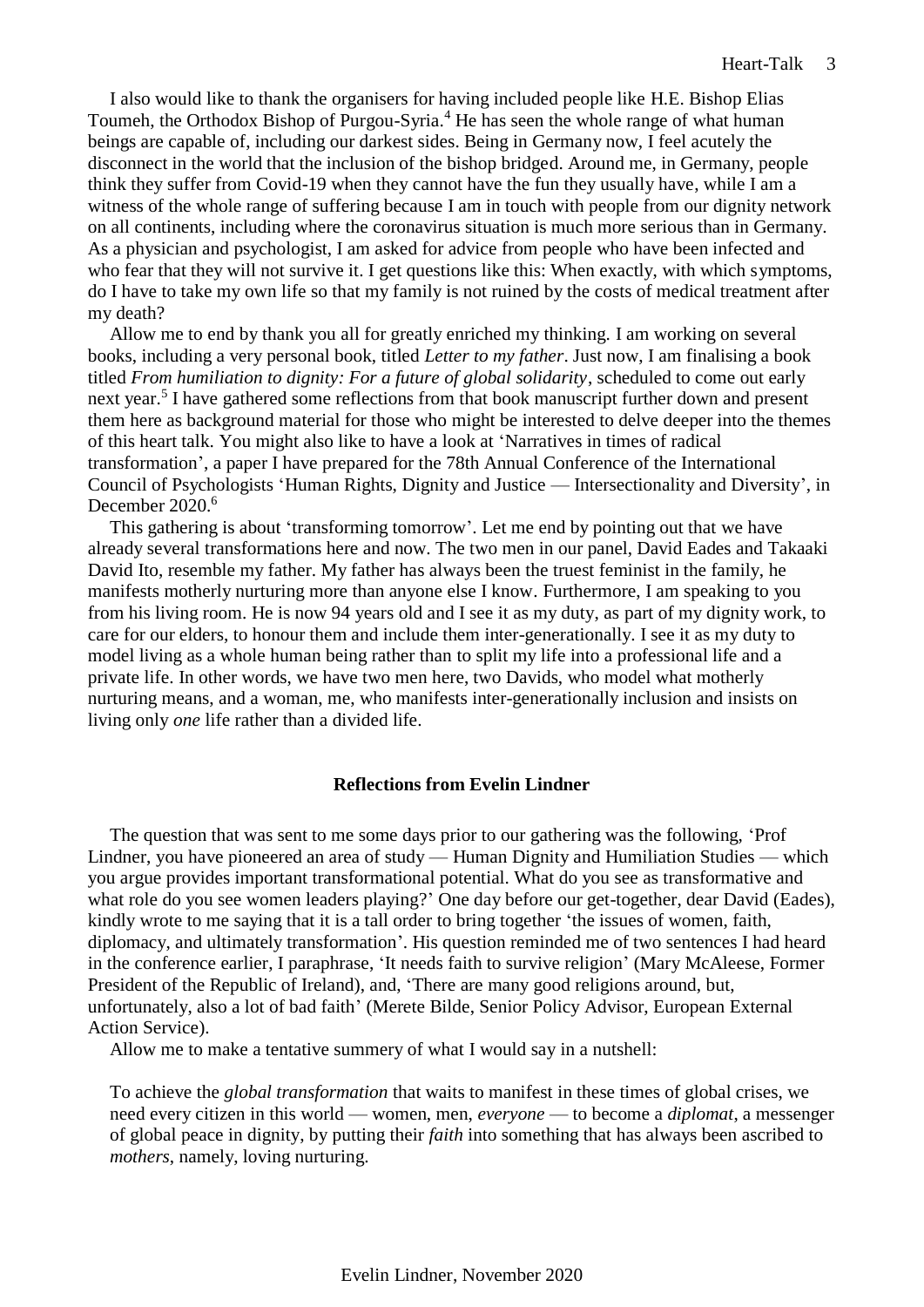# **Introduction**

<span id="page-3-0"></span>As a medical doctor and psychologist, allow me to walk the path from diagnosis to therapy.

# <span id="page-3-1"></span>*Diagnosis: The challenge of our time*

Yesterday, Mary Evelyn Tucker, pioneer in the field of religion and ecology, quoted cultural historian Thomas Berry's words, 'We cannot have healthy people on a sick planet'.<sup>7</sup> This is the diagnosis of our time. We could call it *systemic madness* waiting to be transformed into *systemic sanity*.

Hailing from a family that has been deeply traumatised by war and displacement, I grew up in a bubble of non-belonging, 'Here, were we are, we are not at home, but there is no home for us to go "back to"'. Since this assembly takes place in Lindau, Germany, many people will know what I refer to, namely, to the millions of people who either had to flee or were forcibly displaced after the Second World War, whereby my parents were displaced from Silesia. Still today, my father, 74 years after displacement, yearns to 'go home' every day, and home is Silesia, a place to which there is no return. As a result, I come to planet Earth like a visitor from another planet, and my life has never been a 'normal life', rather, it is a mission or 'never again', a life project, guided by the following question:

If we acknowledge that humankind faces global challenges — namely, the degradation of our *eco-sphere* and *socio-sphere* at a global scale — we have to cooperate globally. In this situation, what are the best ways to global cooperation, and what are the most significant obstacles?

The conclusion I came to after many years of exploration is that our historical era is different from past epochs in that cycles of humiliation will become the most significant obstacle to global cooperation. This is my roadmap for 2021: If we, as humanity, wish to heal *ecocide* and *sociocide* and survive in dignity, we need a strong *cogito-sphere*, a strong realm of thinking. Therefore, the first step is to overcome *cogitocide*, the destruction of our thinking. We, as humanity, need to face the fact that we stand at the edge of a *Seneca cliff*, the kind of rapid collapse that is characteristic of complex systems when they disintegrate,<sup>8</sup> summarised by Roman philosopher and writer Seneca around 65 CE as follows: 'Fortune is of sluggish growth, but ruin is rapid'.<sup>9</sup> We have to face this fact without panic and without denial. Our scientists inform us that we have a window of opportunity of circa ten years to step back from the edge.<sup>10</sup> In this situation, we can no longer accept what was caricatured in a German saying, 'Sagt der König zum Bischof: Halt Du sie dumm, ich halte sie arm', translated, 'Says the king to the bishop: You keep them dumb, I keep them poor'. This is negative peace kept in place by systematic and systemic cogitocide, peace kept in place by military means, by the traditional male role script of uni-dimensional and unilateral strategies of competition for domination and control, strategies of 'fighting the enemy' and 'conquering the unknown'. This peace hastens global ecocide through global sociocide as it maintains the *security dilemma* ('If you want peace, prepare for war') and the *growth dilemma* ('If you want material riches, invest in exploitation'), and stokes *cycles of humiliation*.

The call must be: Let us celebrate respect for equal dignity for all as responsible individuals free to engage in loving mutual solidarity. Let us celebrate diversity through unity in equality in dignity without humiliation on this small and finite planet that is our common home.

Through my work as a clinical psychologist in different parts of the world, I learned about the strength of humiliation, I learned how it can create rifts between people to the point that they refuse to cooperate, an effect that amplifies wherever human rights ideals of equal dignity are salient and global interconnectedness makes itself felt. A source of learning were also the history lessons at school that taught that the Versailles Treaties after the First World War intended to humiliate Germany so as to teach it humility and make it harmless and how this backfired to the point that it ultimately led to more war. After the Second World War, Germany was included as a respected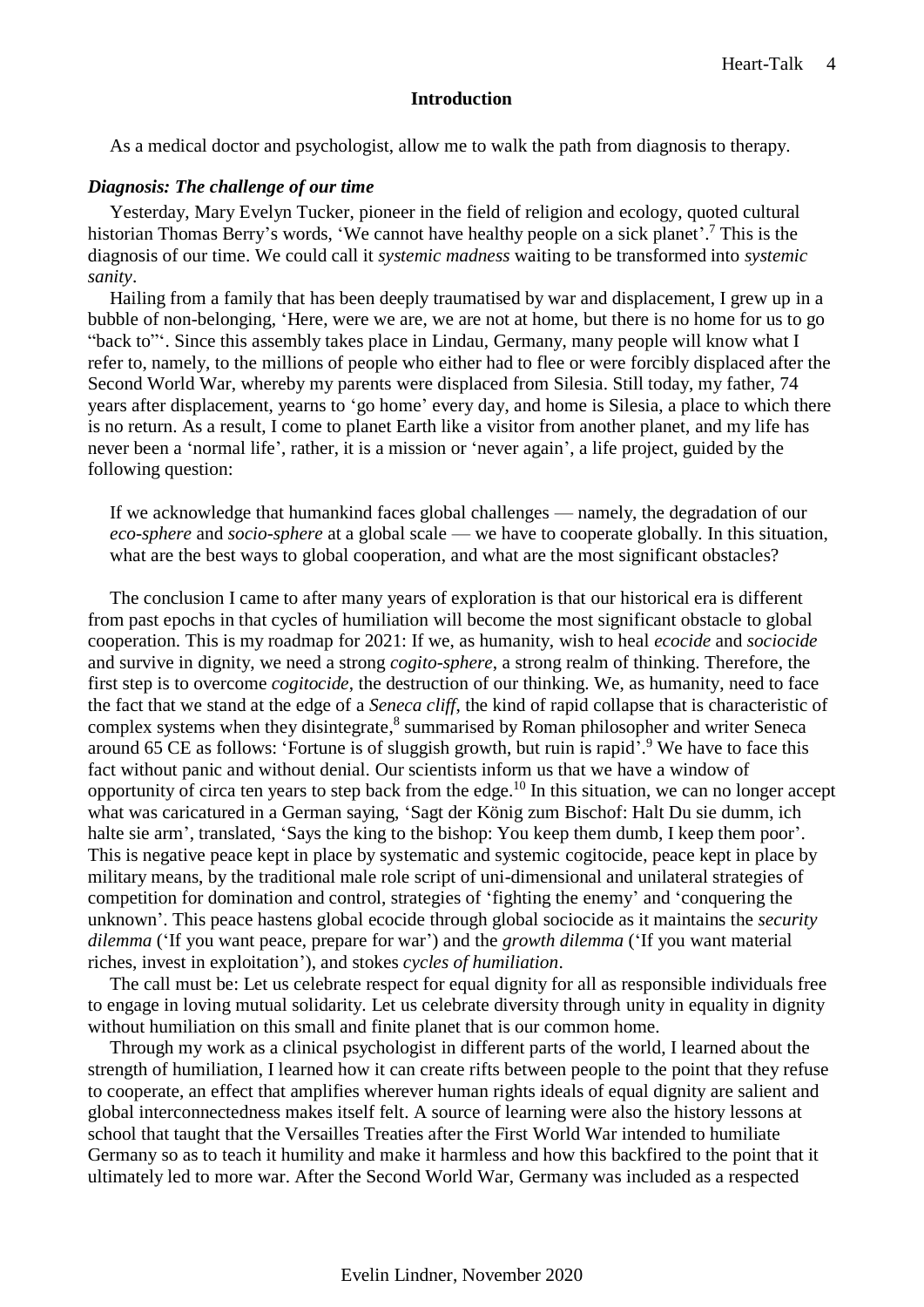member in the European family, and this led to peace.<sup>11</sup> In short, humiliation led to war and respect to peace.

In this situation, to heal cogitocide and sociocide, so we can do something about ecocide, overcome the *commons dilemma*, and protect our planet as our shared commons, we need more than nations and their diplomats, we need all people of this world to step up and become guardians of peace in dignity. We need positive peace, peace in dignity, dignity defined as mutual solidarity in the global village rather than as the autonomy of lone heroes competing for domination and control. We need dignity to be fashioned according to conceptually female approaches that maintain social cohesion through applying complex, relational, multilateral, foresighted, integrative, and holistic strategies. A culture of peace needs to bring together the traditional male and female role descriptions and merge the courageous heroism that formerly was reserved for males with the care work that was formerly delegated to women.

I wrote a book on gender, humiliation, and global security where I speak of *big love*, the steadfast love of Gandhi's *satyāgraha* (non-violent action), a term that is assembled from *agraha* (firmness/force) and *satya* (truth-love).<sup>12</sup> The concept of love points at values such as 'honesty, truthfulness, respect, loyalty, devotion, faithfulness, recognition, acceptance, appreciation, validation, discretion, patience, forbearance, forgiveness, authenticity, vulnerability, genuineness, listening, supporting, sharing, consulting, confiding, caring, tenderness and many more'.<sup>13</sup>

### <span id="page-4-0"></span>*My personal experience with dogma and love*

Which concept, which meta-narrative, can bring together all religions, all faiths, and all lifegiving ideologies of this world? My personal background has taught me many lessons.

I grew up in a context where religious dogma was held strongly. As a small child, I failed to develop the love for this dogma that was expected of me. Had the Inquisition still existed, I would have gone there so my body would be burned and my soul saved, and my mother would have supported me out of motherly love, as a caring mother who thinks of her daughter's eternal afterlife. In other words, already in my childhood, I was presented with religious dilemmas that can be found all over the world.

At the age of twenty, I began with what I call 'global living', and by now, after more than fortyfive years, I am at home on all continents. This life path brought me to the notion of dignity as a bridge to connect the diversity of all traditions, and this despite the fact that also dignity, like religion, can be abused for power, control, and domination. The path forward I see is through nurturing equal dignity in loving solidarity that is free of humiliation.

When you ask me about my personal faith or religion today. I would say that my 'religion' is love, humility, and awe for a universe too large for us to fathom.<sup>14</sup> I paraphrase fourteenth century Persian Sufi poet Hafiz in saying, 'I have learned so much from the larger universe of meaning around us that I can no longer call myself a Christian, a Hindu, a Muslim, a Buddhist, a Jew. The truth has shed so much of itself in me that I can no longer call myself a man, a woman...' Rather than of 'faith' and 'belief', I speak of 'embeddedness in an experience of a larger universe of meaning', whereby I bracket even this experience, meaning that I do not 'believe' in my experience. Humility is the appropriate approach to divinity for me, the act of belief, to me, is an act of arrogance. My duty, as I see it, is creating love through love, hope against hope.

### <span id="page-4-1"></span>*Therapy: A global dignity family where everyone is a diplomat*

We live in times where we not only must cooperate and connect globally, we can. As it stands, unsocial media exploit this opportunity for now, as hatred tends to be more profitable than friendship. What is needed is a global dignity family that creates arenas and platforms that enable us to hold hands in loving solidarity. Multi-religious organisations such as Religions for Peace International are attending to precisely this task.

I dedicate my entire life to bringing together the seed for a *global dignity family*. We call it a global dignity movement, a dignity fellowship, a dignity network, a dignity organisation. The names 'Human Dignity and Humiliation Studies' network and 'World Dignity University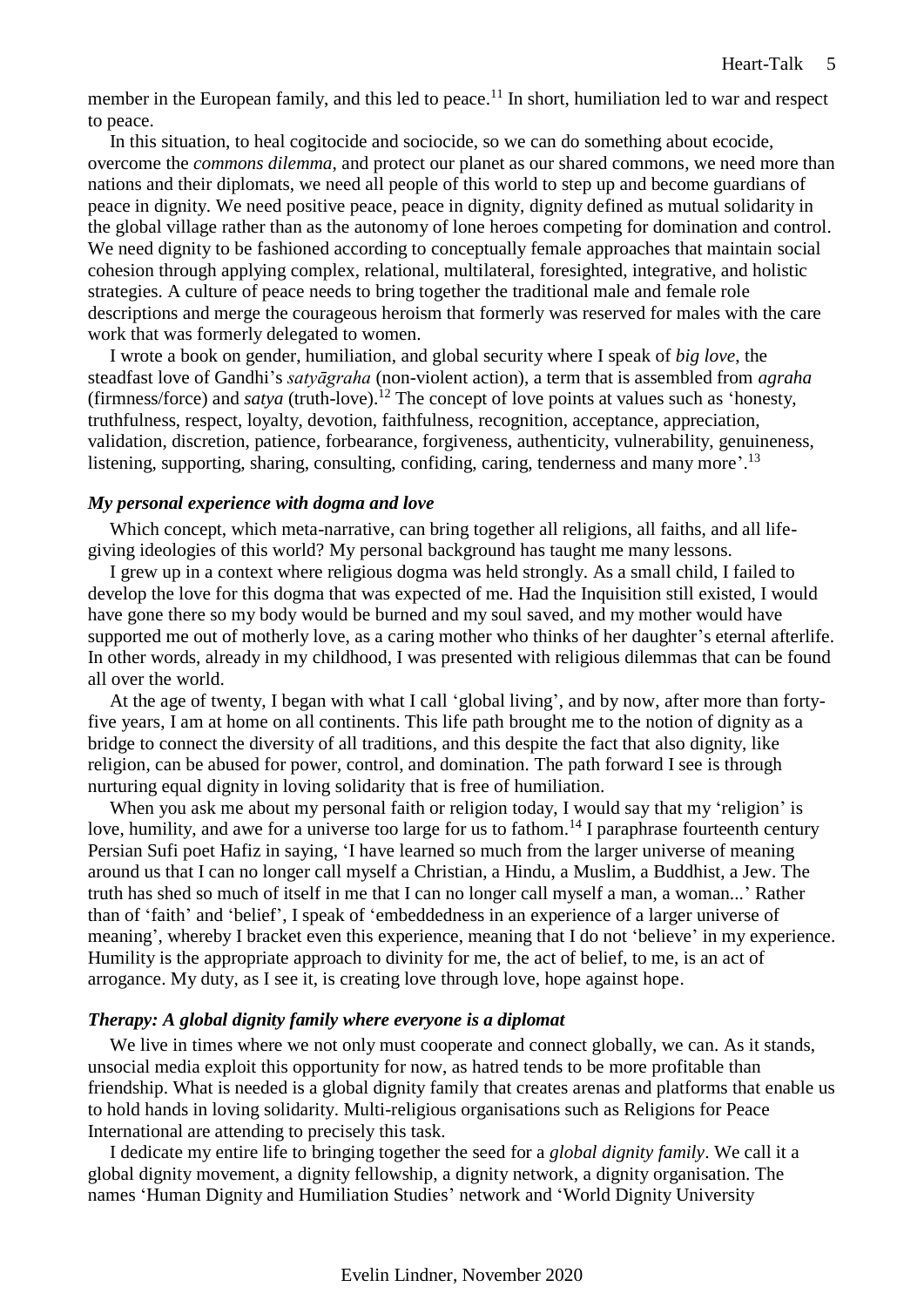Initiative', as abstract as they are, do not reflect what is most important, namely, our wish to nurture loving care so we can learn how to hold hands globally, just as any caring family would do locally.

In other words, I have not pioneered the field of human dignity and humiliation studies alone. Together we have developed a global community of scholars and practitioners to engage in ongoing dialogue. We have around 1,000 invited members and around 8,000 people on our address list. Through our work, we manifest a kind of dignity that builds entirely on a labour of love, no one receives a salary, we give our time and energy as a gift to humanity, nurturing our fellowship as a 'global dignity family'. <sup>15</sup> Since 2003, we have convened more than thirty conferences all around the world — two conferences per year — and we wish to invite also you, the reader of this text. We usually come together for one global conference at a different location each year, which has brought us so far to Europe (Paris, Berlin, Oslo, Dubrovnik), Costa Rica, China, Hawai'i, Turkey, Egypt, New Zealand, South Africa, Rwanda, Chiang Mai in Northern Thailand, Indore in Central India, and the Amazon in Brasil. Then we come together for a second time each December, namely, for our Workshop on Transforming Humiliation and Violent Conflict at Columbia University in New York City, with late Morton Deutsch as our honorary convener. Due to the coronavirus pandemic, the 2020 workshop takes place online.

A new educational effort emerged from our dignity network in 2011, the World Dignity University initiative, and we invite all learners and educators for whom dignity is central to contribute. Dignity Press is in existence since 2012 with its imprint World Dignity University Press.

I do this work together with a large group of thinkers and activists, in particular, with Linda Hartling, a relational psychologist, who was one of the first to study the dynamics of humiliation and its impact.<sup>16</sup> I spoke with her about the initial question I received from the organisers of this assembly, and I would like to share a small piece of our conversation. I want to do that not just because I highly appreciate Linda's thinking, but because I wish to model and manifest my particular approach to dignity, namely, that dignity is relational, that it needs to be nurtured in loving mutuality, that dignity is *heart talk* rather than *hard talk*, that dignity means lovingly 'listening each other into voice' more than it means discussion or debate.<sup>17</sup>

These were Linda's reflections: 'Religion is at its best when it brings people together in caring communities. Historically, women were assigned the task to develop caring skills in service of family care. These are the very skills we need most in the whole world today. Unfortunately, men have been denied to participate in those skills for very long. We have seen that men become full human beings with the full range of human skills when they get to participate more in their families and in the caring work of their communities'.<sup>18</sup>

### **Global living as practice of dignity and research methodology**

<span id="page-5-0"></span>Is our species an anti-social or a pro-social animal?<sup>19</sup> How do people in different cultural realms conceptualise life and death and peace and war? How do they live love and hatred? These are foundational questions for humanity and I have thought about them all my life.

As mentioned before, I hail from a deeply traumatised family — traumatised by war and displacement. Coming from this background, I dedicate my entire life to the seemingly impossible goal of 'never again', never again competition for domination and control that ends in mass destruction.<sup>20</sup> I see it as my responsibility, as my duty, to use the privileges I have been offered in life, together with the technological opportunities of our times, to try to understand our world so I can suggest viable paths into the future. 'It takes a village to raise a child' is an African saying, and I regard the global village as my university and my global life as my methodology.

Since forty-five years, I live globally, I am at home on all continents. My life path is neither Western nor non-Western, I do not 'travel', rather, I live globally and locally at the same time, deeply rooted in many local places, binding them together with love and tenderness into lived cosmopolitanism. I invite everyone I meet to be my fellow co-researcher, and on this path, my interest in the topics of dignity and humiliation emerged.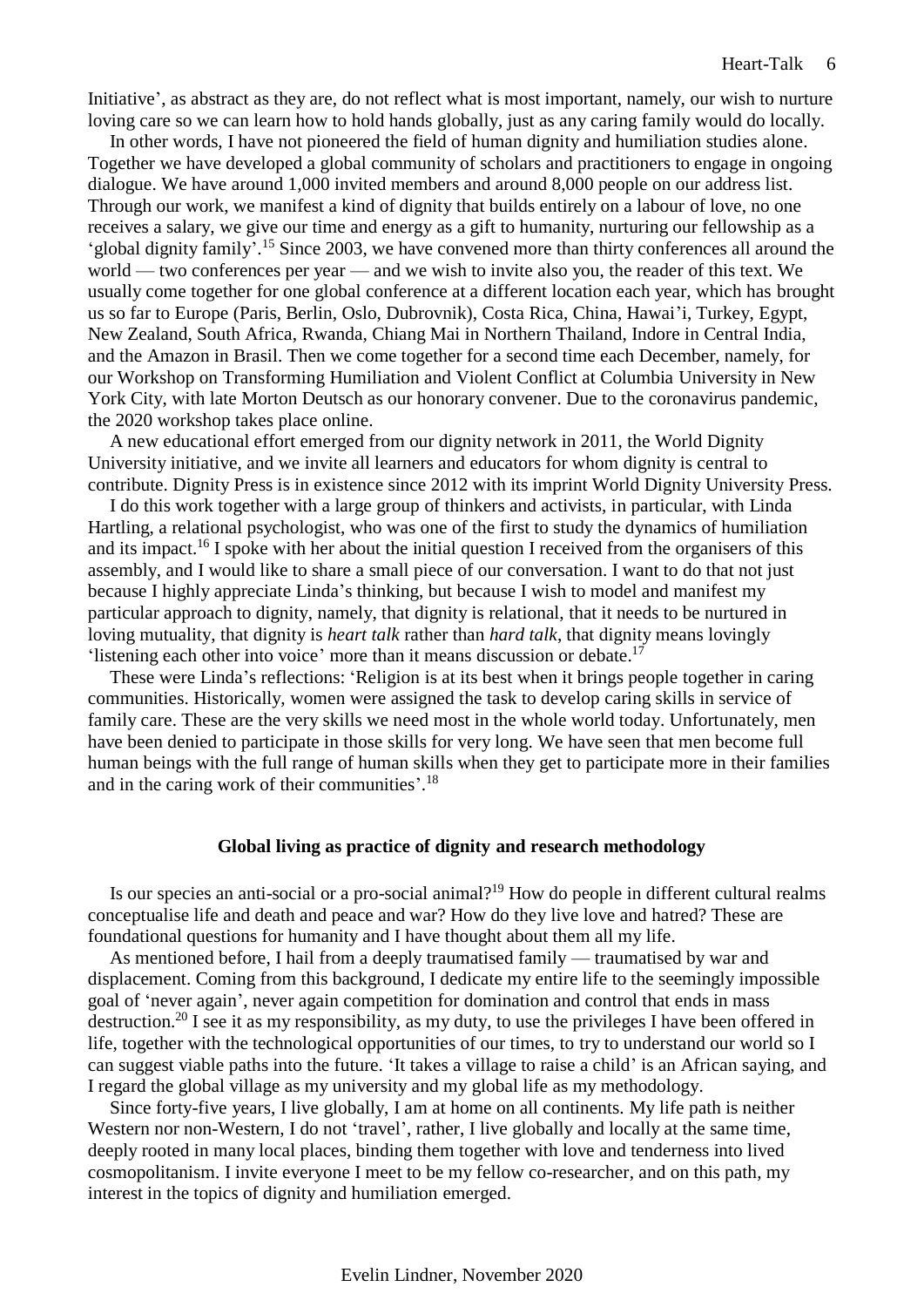As I see humiliation as an interpersonal act, an emotional state, and a social mechanism, it is relevant for a wide range of academic fields of inquiry, among them history, social philosophy, political science, sociology, global studies, anthropology, neuroscience, and, not least, psychology. Humiliation is relevant for all branches of psychology — clinical, health, developmental, cultural, community, social, and political psychology — altogether for any integral psychological perspective whose theoretical lenses span all 'life-centred psychologies'. <sup>21</sup> All perspectives are important that allow 'for consciousness in all its forms, flavours and shades, for our embodied humanness and unavoidable finiteness, and for our inescapable responsibility to all living beings'.<sup>22</sup> Precisely this need for trans-, multi-, and cross-disciplinary approaches may have stood in the way for the notion of humiliation to be studied on its own account before Linda Hartling and I began with our work, even though the phenomenon is everywhere.

In my writing, I attempt to bridge academia's siloisation by striving to understand the core messages of various fields of academic inquiry, then bringing them together on different levels of abstraction using the *ideal-type* approach of sociologist Max Weber,<sup>23</sup> and finally reconstructing them from the perspective of dignity and humiliation. So far, I have done so with war, genocide, and terrorism  $(2000, 2017)$ ,<sup>24</sup> international conflict  $(2006 \text{ and } 2009)$ , translated into Chinese in 2019),<sup>25</sup> gender and security (2010),<sup>26</sup> and economics (2012, translated into Brazilian-Portuguese in  $2016$ .<sup>27</sup>

#### **The large-scale psycho-geo-historical lens of 'big history'**

<span id="page-6-0"></span>My analysis comprises all of human history, since modern *Homo sapiens sapiens* began to walk planet Earth roughly 300,000 years ago. When we look back, we see that our forebears started the experiment with competition for domination around the time of what we call Neolithic Revolution circa twelve thousand years ago. Over the past millennia, our close ancestors have refined this strategy, and within the past decades, within the span of my life-time, we have maximised it. By now, the biosphere, after having been treated by us humans as if it were an enemy waiting to be conquered, is like a teacher who enlightens us that competition for domination is a sub-optimal strategy at best, if not collectively suicidal.

During the past three per cent of human history, the past twelve millennia or so, humanity lived in the grip of a fear-inducing dilemma — political scientists call it the *security dilemma* — a dilemma that is summed up in the motto of Roman thinker Vegetius, *If you want peace, prepare for war*. <sup>28</sup> In this context, almost everywhere on the globe, the so-called *dominator model of society* arose, a term coined by social scientist Riane Eisler,<sup>29</sup> and it brought a mindset to the fore that is harmful to the human psyche even though it is being hailed as heroic: it is the honour mindset. This mindset is harmful also to those who benefit from it because it 'endangers the soul'.<sup>30</sup>

I studied medicine and therefore I like to use the image of the human body to illustrate my point. In a dominator society, elites — usually men — are allowed to use the right arm, the sword arm, to devise strategies and give orders, prepare for war if needed, representing the sympathetic system of the body that prepares for flight or fight. Their left arm, the one that stands for maintenance and care, akin to the parasympathetic system, is bound behind their backs. Their subordinates — women and lowly men — suffer the inverse infliction, they are expected to exhaust themselves in service. None can use both arms, none can reach an inner balance, and none can unfold their full potential. This is an injury that lasted for many millennia, I call it a 'war injury' — humanity suffered a millennia-long systemic war injury, and our forebears accepted it and lived with it, as the security dilemma seemed to require it.

However, the negligence of maintenance and replenishment is a hideous killer. Again, the human body can illustrate this. Heart attack, the typical emergency trouble-shooter disease, is the outcome.<sup>31</sup> When the adrenaline pumping sword arm is given priority because it is 'masculine', when it even defines the notion of 'progress' and 'development', and when at the same time caring and replenishment are seen as negligible because this is 'feminine', when the nurturing of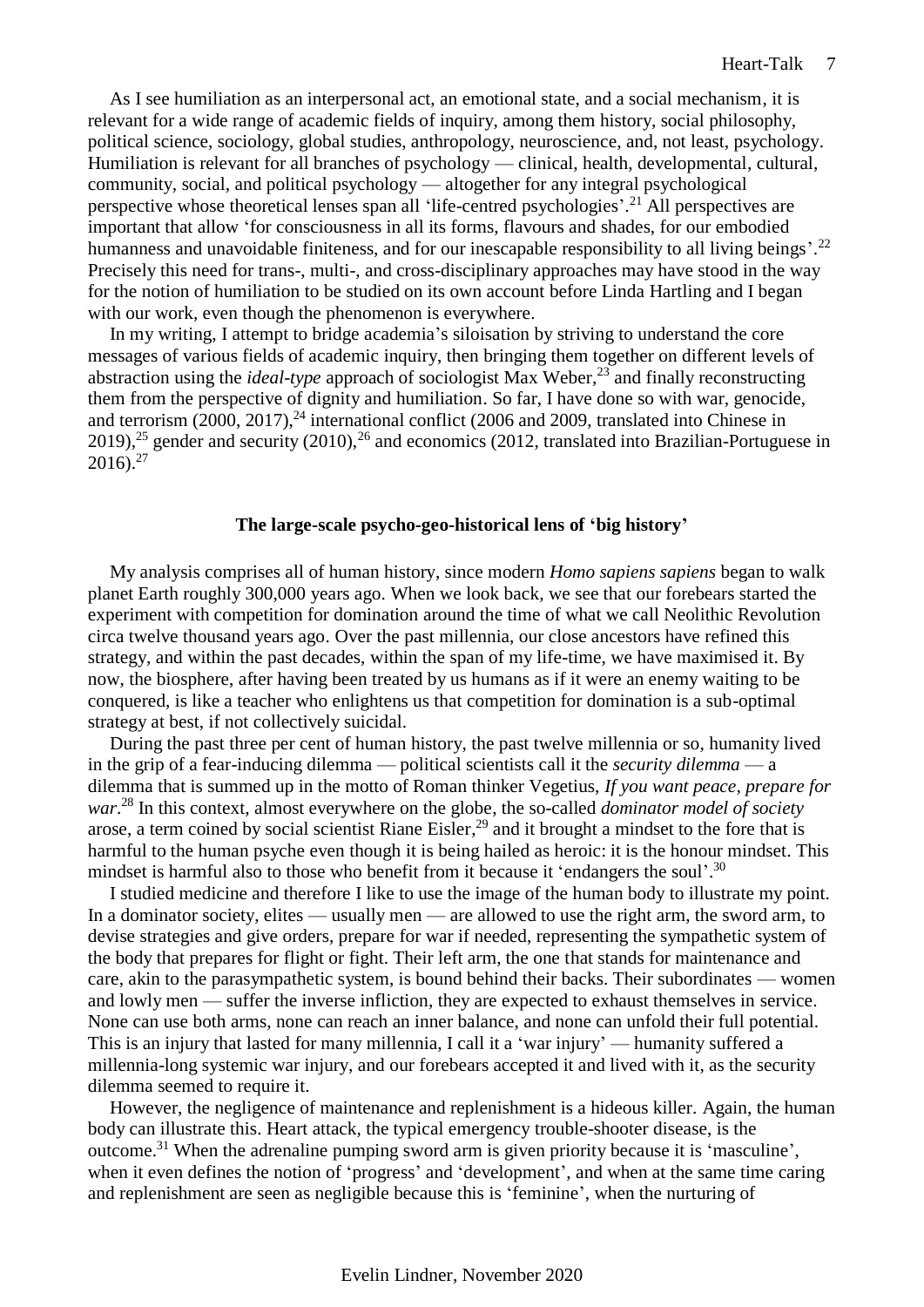relationships among ourselves and with nature is neglected, collapse is the result. We could regard the social and ecological tipping points our planet has already passed as systemic heart attacks, as signs that we get closer to the so-called *Seneca cliff*. 32

After a heart attack, if the patient survives, a full turnaround is needed, a full recalibration of the patient's priorities in life. Humanity faces this monumental task now, and we need everyone's full and caring participation — with both arms — to deal with this challenge.

If the global village is to become a place of dignity in the future, men and women are called to join hands and combine the best features of traditional male and female role descriptions. The world needs both, heroic courageous nurturing care, it needs the *heroism of dignity*. <sup>33</sup> The global village needs many loving parents to take seriously that 'it takes a village to raise a child'.

#### <span id="page-7-0"></span>**Where do we stand? Ecocide, sociocide, and cogitocide, and a window of opportunity**

We, as humankind, have dug ourselves into a multitude of perilous crises, both despite and because of what we call progress. Within my lifetime, we have poisoned our blue planet, and we are drowning and burning it. We engage in systemic humiliation — *ecocide* and *sociocide* — we shred our relations with our habitat and with each other. The suffix -*cide* comes from *caedere* in Latin and means 'killing'. We catalyse the degradation of our *ecosphere* and *sociosphere* by damaging our *cogitosphere*, the realm of thinking and reflection. We do so to the point of *cogitocide*, <sup>34</sup> we risk embarking in common sightlessness on our collective *suicide* as a species, on *omnicide*, the annihilation of all life on Earth.

At the same time, there are also immense windows of opportunity for global partnership waiting for us to use. Unfortunately, so far, instead of recognising the depth of the crises we are in, and instead of grasping our historic opportunity to exit, it seems that most of us choose to stay shortsighted and myopic.

# **What keeps us back? Human nature?**

<span id="page-7-1"></span>What keeps us back? Is it human nature?<sup>35</sup> Can we allow ourselves to be optimistic about human nature, or do we have to settle for pessimism? Is the human species a superior or inferior species? Are we blessed or doomed? Perhaps our inner demons make it inherently impossible to create a decent world, a world where we unite in respect for cultural and ecological diversity? Who knows, it may be dangerously foolish to dream of a dignified world for future generations, a world of dialogue, partnership, and mutual trust? Perhaps the best hope we can entertain is to keep the world's people in an iron grip? If there were no chance for global partnership, it would be catastrophic to loosen the grip of domination. However, if there is a chance, should we try it? Maybe there is a chance, but only if we give it our all? Do we dare? Or do we lack the courage? Could it be that we are proud of negative peace because we lack the courage to try positive peace?

#### **Human nature is social, vulnerable to threat and humiliation**

<span id="page-7-2"></span>Where do we stand today? Is a peacefully united human family a possible *eutopia*<sup>36</sup> or a dangerous utopia?

On my global path, I have learned that humans are social beings, that the 'default' of our human nature is our capability to be caring social cooperators. In other words, we do have everything needed for global partnership, we *can* co-create global trust and transform humiliation into dignified mutual solidarity, globally and locally. This is why I have chosen all these words to be part of the title of the book that I am working on just now.<sup>37</sup>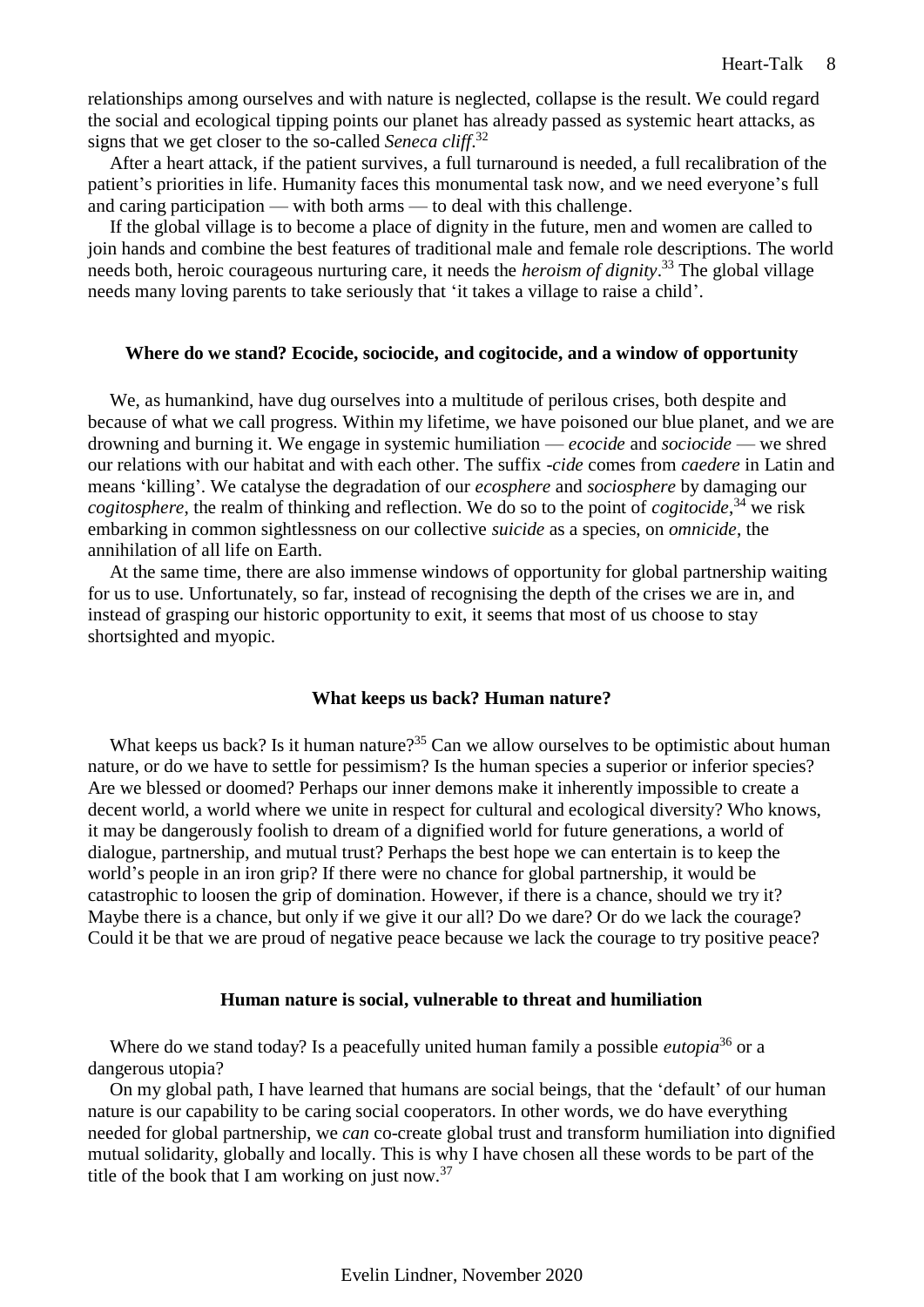However, there is a problem. As research indicates, under circumstances of social threat, parochial conservatism and authoritarianism increase.<sup>38</sup> When that happens, we become willing to create in-group ethics that exclude out-groups, we reserve our empathy to our in-group members,<sup>39</sup> with the result that more empathy will not necessarily lead to more peace. On the contrary, more empathy may feed blind loyalty — 'we in cooperation against you' — and thus sharpen polarisation, trigger new cycles of humiliation, and increase violence rather than decrease it.<sup>40</sup> Our dear Takaaki Ito spoke to this when he warned that *im-munity* can stand in the way of *com-munity*. 41 'Violence, hatred, and terror are deeply intertwined with honour, heroism, glory, and love', this is in a nutshell the message of my 2017 book on terror.<sup>42</sup>

If we consider that humanity lived in the grip of a fear-inducing security dilemma throughout the past millennia, it is not surprising that most people were caught in the conservative moral matrix of the dominator model of society for the past thousands of years, and that we live in an increasingly polarised world now. The rigid moral matrix softened briefly before and after the Second World War, first during the golden twenties, then when the Universal Declaration of Human Rights was adopted, and later during the 'make love, not war' counter-culture of the 1960s when hope for a peacefully united human family found space to flourish.

While the Universal Declaration of Human Rights is joyfully welcomed by many, including by me, it also adds strain to the situation. The reason is that it makes the notion of humiliation more relevant than before. Wherever and whenever ideals of equal dignity become salient, and wherever and whenever these ideals are betrayed, expectation gaps emerge — *dignity gaps*. These gaps carry the potential to lead to cycles of humiliation of hitherto unseen explosiveness. While the downtrodden want to close this gap by rising up, those at the top tend to refuse to step down, and as a result, everyone feels humiliated. People at the bottom of society feel humiliated when they are not elevated, and they collide with those at the top who feel entitled to their privileges. If the Hitlers of this world instrumentalise these dynamics, they can lead humanity down the path to its demise.

What I call *dignity humiliation* is more powerful than *honour humiliation* because the promise of equal dignity — the promise that affirms one's equal membership in the family of humankind — is higher than the promise of ranked honour, and therefore also its betrayal hurts deeper. I call feelings of dignity humiliation the 'nuclear bomb of the emotions'. Only Mandela-Gandhi figures can guide the resulting anger and despair into *conscientisation*, as educator Paulo Freire formulated it, into the motivation to work for constructive social change.<sup>43</sup>

#### **Clinging to dogma, or being embedded in a larger universe of meaning**

<span id="page-8-0"></span>Mary McAleese, former President of Ireland, captured my childhood experience with religion and faith, I paraphrase, 'It needs faith to survive religion'. She said this on the second day of this Assembly, namely, in the *heart-talk on peace* on 11th November 2020. 44

Let me explain. As a child, I was given the freedom to choose or un-choose to partake in the religious orientation of the social context into which I was born. However, I was expected to make the 'correct' decision, meaning that it was expected that the one and only truth would reveal itself to me and elate me if I decided to open up to it.<sup>45</sup> Being a child, I wished for nothing more than that this effort would succeed, as this would secure that I could continue to belong to my social context. While doing my best to 'open up', I observed with dread that I was unable to develop the required feelings of elation. I could not bring myself to accept what was regarded as the only true dogma, and as a result, I felt both deep guilt and deep shame for being so guilty. Indeed, I felt I *was* a mistake due to my own personal guilt. It was a humiliating experience and it shamed me even before all the heavens, far beyond Earthly existence. However, at the same time, I also felt that this humiliation was undue, since, to me, it seemed wrong to embrace a religion that requires that I save my own soul at the price of 'infidels' being doomed to go to hell. Today, I am proud of my resistance as a child, I see that I had no reason to feel ashamed, and, as I was also not guilty, there was no need for me to ask anyone for forgiveness.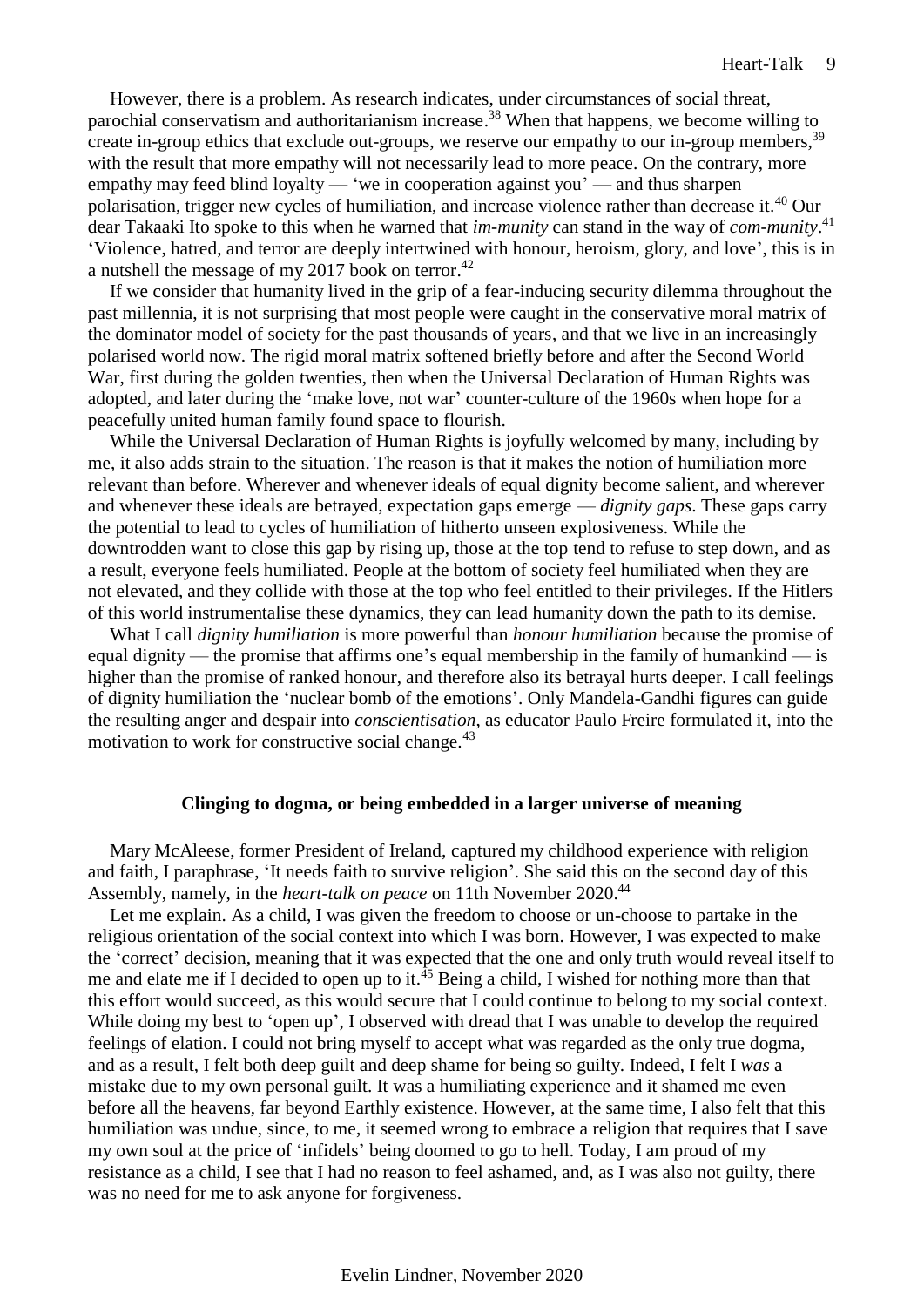My predicament illustrates how a situation may be much more complex and intertwined than clear-cut differentiations such as perpetrator versus victim, or guilt versus shame. As I explained before, had the Inquisition still existed, my mother may have brought me there so my body would be burned and my soul saved, and she would have done so out of motherly love, as a caring mother who thinks of her daughter's eternal afterlife.<sup>46</sup>

Coming out of this life-threatening experience, I wanted to understand what we humans are capable of in terms of hatred and love, of violence and peace, of competition and cooperation, of foolishness and wisdom. At the age of twenty, I began with what I call 'living globally', 'being sedentary in the global village', immersing myself into different cultural realms all around the world, much more deeply than through mere 'travel' (as I have not yet met another person who lives in this way, I have composed a longer explanation that can be downloaded from my website<sup>47</sup>). All my life, I have been preparing for a new 'Eleanor Roosevelt moment', when a window of opportunity will open for human dignity to get the attention it deserves.

After having lived through my difficult childhood experiences, and after many years of walking the planet, I replace the phrase 'faith' with 'embeddedness in an experience of a larger universe of meaning' in my own life. As shared before, I cherish fourteenth century Persian Sufi poet Hafiz, who said, 'I have learned so much from God that I can no longer call myself a Christian, a Hindu, a Muslim, a Buddhist, a Jew. The truth has shed so much of itself in me that I can no longer call myself a man, a woman...'. My personal version would go as follows, 'I have learned so much from the larger universe of meaning around us that I can no longer call myself a Christian, a Hindu, a Muslim, a Buddhist, a Jew. The truth has shed so much of itself in me that I can no longer call myself a man, a woman...'

Certain very personal narratives have emerged in me of how the world functions and how we human beings operate. I perceive two dichotomies that crosscut each other. First, there is a foundational difference between a mindset that deems all humans as equal in worthiness and a mindset that ranks them as unequal. Second, on top of this, I see another difference that cuts across the equal-unequal dichotomy, two other basic ways of being-in-the-world, and I have dubbed these two groups 'Pharisees' and 'Sufis'.

Before I continue, first a caveat. These phrases came to my mind simply because of my particular personal biography. By choosing this terminology, I do not wish to point at any particular religion, I do not refer to official Sufi communities around the world, for instance, and how they define themselves. I came across the Pharisee orientation first, since I grew up in a Christian context in Europe, and later, when I lived in Egypt, the Sufi orientation became known to me. Slowly, throughout my global life, I saw these two orientations manifest everywhere, irrespective of religion — all religions seem to offer both paths $48$  — I observe also atheists and equality activists follow either path.

I myself belong to the second group. Sufi is my personal way to speak of people who are rooted organically in larger contexts of meaning, similar to indigenous peoples who are in deep dialogue with nature and each other.<sup>49</sup> My father is such a person. I was lucky to have a father who had overcome toxic masculinity early in his life.<sup>50</sup> Horrifying experiences of war in Nazi Germany and of displacement after WWII opened his eyes for the hollowness of macho posturing. My father feels deep sympathy for all living beings, he regards himself as a living organism with the humble specificity of being human. My father is a shining testimony to men's humanity, to a man's ability to embrace and manifest what typically is being attributed more to women, namely, motherly nurturing.

I follow my father's example, and my love includes also all those people who hold Pharisee orientations, even though I fear that such orientations will significantly endanger our species' survival on planet Earth if they were to become prevalent. I meet Pharisees everywhere, people who cling to the letter, to dogmatic fixedness, be it religious or secular.<sup>51</sup> Mostly, they align with mindsets of ranked honour, yet, sometimes also with mindsets of equal dignity. If we look at brain research, we could say Pharisees allow the left brain to be dominant, while the right brain, the hemisphere of presence and context, is more active in Sufis in their embeddedness in the world.<sup>52</sup> If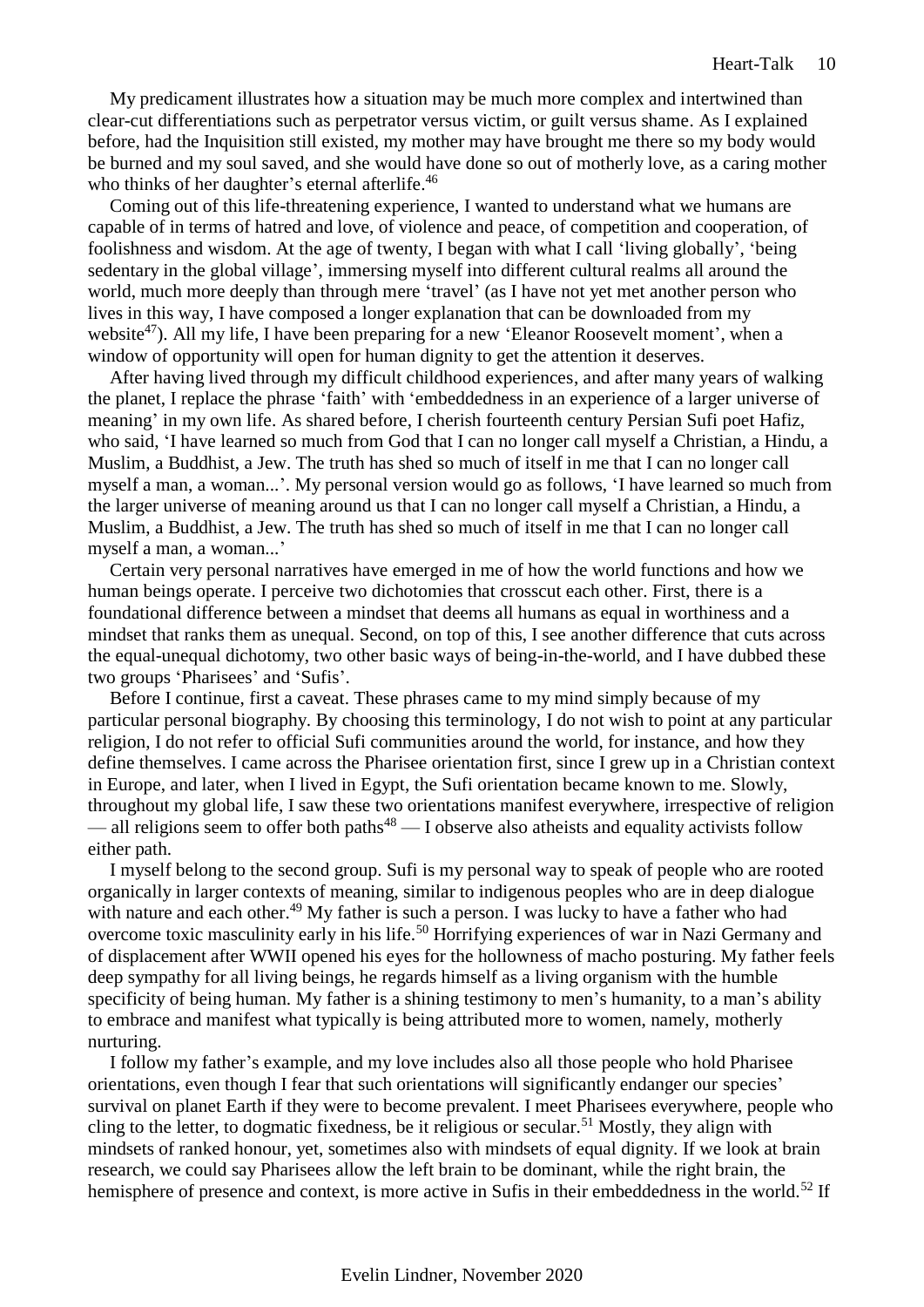we look at implicit theories of intelligence, Pharisees are rather *entity* theorists who see intelligence as finite, while Sufis are *incremental* theorists who regard intelligence as malleable and elastic, or as Linda Hartling would say, incremental theorists have a mindset of personal growth.<sup>53</sup>

What I mean by Pharisee or Sufi modes of being resonates with the *being* versus *having* dichotomy that humanist philosopher Erich Fromm considered, whom I read as a young psychology student. He describes them as 'two fundamental modes of existence, or two different kinds of orientation towards self and the world, two different types of character structure whose respective dominance determines the totality of how a person thinks, feels, and acts'. <sup>54</sup> Later I came across the dichotomy of *indigenous* versus *dominant* worldviews described by indigenous scholar Don 'Four Arrows' Jacobs of Cherokee and Muscogee Creek ancestry,<sup>55</sup> and I understood that I had spent my childhood years in the *substantivist* economic model conceptualised by economist Karl Polanyi rather than the *formalist* model.<sup>56</sup>

Many other schools of thought can be inscribed here. One would be sociologist David Riesman's tradition- and other-directed ways of being that resonate with what I call the Pharisee mode, while the Sufi mode, in contrast, would go with the inner-directed way described by Riesman.<sup>57</sup>

In all cases, dogmatic perfectionism tends to undermine itself and betray the very goals professed, as striving for 'the best' often destroys 'the good'. <sup>58</sup> For instance, when *Glauben* is practiced dogmatically — *Glauben* is the German word for belief in the sense of 'having a faith', of adhering to a dogma — the result will soon drift away from wise equanimity and come closer to small-minded combative *Aberglauben* or superstition. Even the best-intended interventions, if driven by dogmatic perfectionism, carry the risk to undermine themselves.

Secularism may serve as an example. Secularism could be described as a well-intended attempt to keep religiously oriented people from excluding non-believers and people of other religions from participation in society, yet, also secularism 'can be used as a tool to exclude and humiliate,' psychologist Linda Hartling observes,<sup>59</sup> as 'secularism and religions can both be used to define who the out-group is and who should be humiliated'.<sup>60</sup> Hartling suggests that 'rather than the dualism of religiosity versus secularism, I'm sure there is a third way of creating healthy, equally dignifying human relationships and activity that transcends the baggage associated with both of these traditions/words'. <sup>61</sup> Political theorist William Connolly follows Hartling's thinking when he criticises conventional secularism and proposes the concept of 'deep pluralism' to explore layered conceptions of thinking, ethos, and public life.<sup>62</sup> Scholar Steven Roach, who was introduced before, he goes even beyond deep pluralism by calling for a 'pluralistic, open-ended global moral propriety'. 63

As I observe, wherever the Pharisee orientation manifests, it is prone to sow frustration, invite fanatical behaviour, and foreclose psychological and spiritual growth and fulfilment. One reason is that it is inherently impossible to follow all rules and requirements of the letter perfectly, and thus, per definition, perfectionism lacks an inherent endpoint — perfection always calls for more perfection. If Pharisees are committed to competition for domination and control on top of this, they face a two-fold dilemma. As also domination lacks an inherent endpoint and Pharisees are not flexible and humble enough to understand this, if they stay on course, they will not stop before they have destroyed their own survival substrate.<sup>64</sup> They will behave like locusts who ravage their food supply wherever they set foot, bound to die out as soon as there is no other place available anymore to move on to.<sup>65</sup>

Nazi Germany offers a telling example. On 18th February 1943, propaganda minister Joseph Goebbels held the so-called *Sportpalastrede* in the Berlin Sports Palace, a speech in which he called for 'total war'. With exalted pathos, he roared, 'The English claim that the German people are resisting the government's total war efforts. It [the German government] does not want the total war, say the English, but surrender. I ask you: Do you want total war? Do you want it, if necessary, more total and more radical than we can imagine today?<sup>66</sup> The resounding answer from the more than ten thousand Nazi followers present in the sports arena was 'Yes!' As history shows, it was a yes to collective all-out destruction.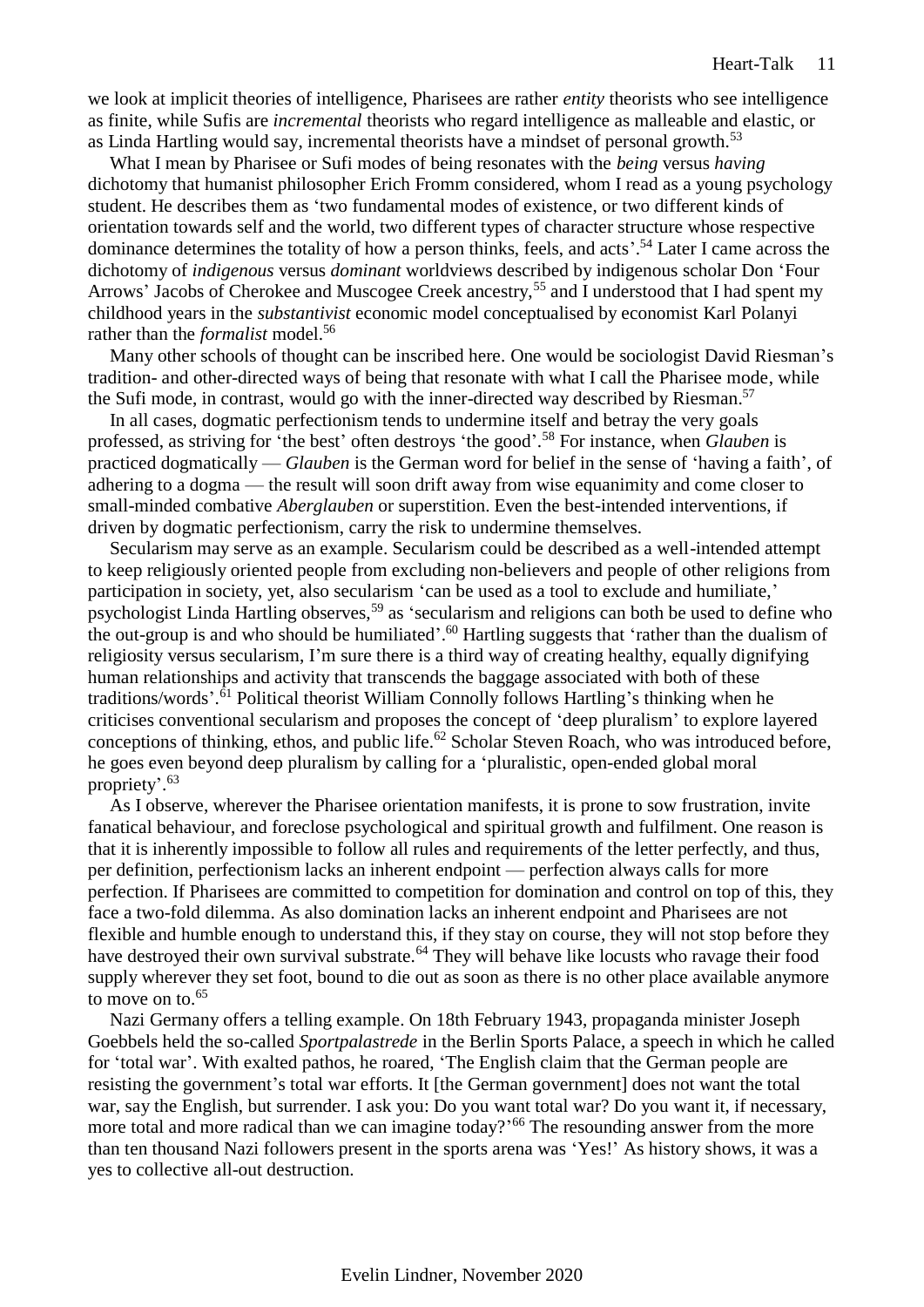### **The power of frames, the need for dignifying constitutive rules**

<span id="page-11-0"></span>At this point, the notion of *frames* comes in. Social psychologists demonstrate the power of frames, among others, by letting students play the prisoner's dilemma game. Interestingly, when students are informed that they are going to play a community game, they tend to cooperate, while when they are told that it is a Wall Street game, they cheat on each other.<sup>67</sup>

What this research suggests is that focussing on the individual is not enough, we need to look at systemic frames. Researchers tell us that we can expect about half of a population to be made up of 'saints' and 'loyalists', and about a third by 'ruthless competitors', and that a 'Wall Street' framing increases the share of dominators, while a communal framing encourages loyalists.<sup>68</sup>

In other words, there will most probably always be some ruthless would-be dominators around who see commons as assets waiting to be plundered. For a peacefully united human family, it will be helpful to try to decrease the number of ruthless competitors and to find dignifying ways to keep the remaining dominators from hijacking power and free-riding on the commons. In other words, frames are needed that help turn the *tragedy of the commons*<sup>69</sup> into what I call the *blessings of the commons*. 70

In sum, we need global institutional frames that enable humanity to protect planet Earth as our shared social and ecological commons both locally and globally, frames that allow us to leave behind the security dilemma and deal with the commons dilemma, frames that allow for the timehonoured indigenous seven-generation horizon for sustainability to flourish. Frames are needed that shape global rules so they become functional for an interconnected finite world. To use the language of game theory and negotiation, the *interests* of all of humankind in its highly interconnected and finite habitat on Earth wait to be served, rather than just the *position* of a few dominators.<sup>71</sup>

Why not sit together and create radically new *constitutive* rules of engagement<sup>72</sup> for our modern world-system?<sup>73</sup> Can existing *regulatory* rules be sufficiently tweaked?<sup>74</sup>

At this point, our global Human Dignity and Humiliation Studies network comes in as a seed for a dignity family to flourish globally also in the far future. We follow Margaret Mead's saying, 'Never doubt that a small group of thoughtful, committed citizens can change the world. Indeed, it is the only thing that ever has'.

At the present moment in history, we hope that the coronavirus pandemic opens a new window of opportunity for hitherto unthinkable solutions and provides a new 'Eleanor Roosevelt moment' like 1948.<sup>75</sup> Due to the run-away self-reinforcing climate-degrading feedback loops presently unfolding, global emergencies are to be expected that are much larger than the present coronavirus crisis.<sup>76</sup> In times of emergency, the Eleanor Roosevelts of today need to double their efforts and think through dignified futures for all and how they may be organised, what kinds of counter-forces are to be expected, and how these forces may be lovingly invited to cooperate in dignity rather than allowing them to undermine every good effort.

We live in times where every citizen of this world needs to be become a diplomat, a bridgebuilder, a nurturer of dignity. Love, tenderness, warmth, kindness, loyalty, solidarity, connectedness, all these are not just 'nice things to wish for', they are the very oxygen that humankind is in need of if we want to survive on planet Earth in dignity. Archbishop Desmond Tutu wrote the foreword to my book on what I call *big love*, <sup>77</sup> where he refers to Martin Luther King Jr. and his volume on 'strength to love', a book to which Tutu wrote the introduction. Martin Luther King asked those who are 'creatively maladjusted' to use the force of love to affect change rather than hatred. For his funeral, King's wish was fulfilled that it should be mentioned that he tried to 'love and serve humanity'.<sup>78</sup>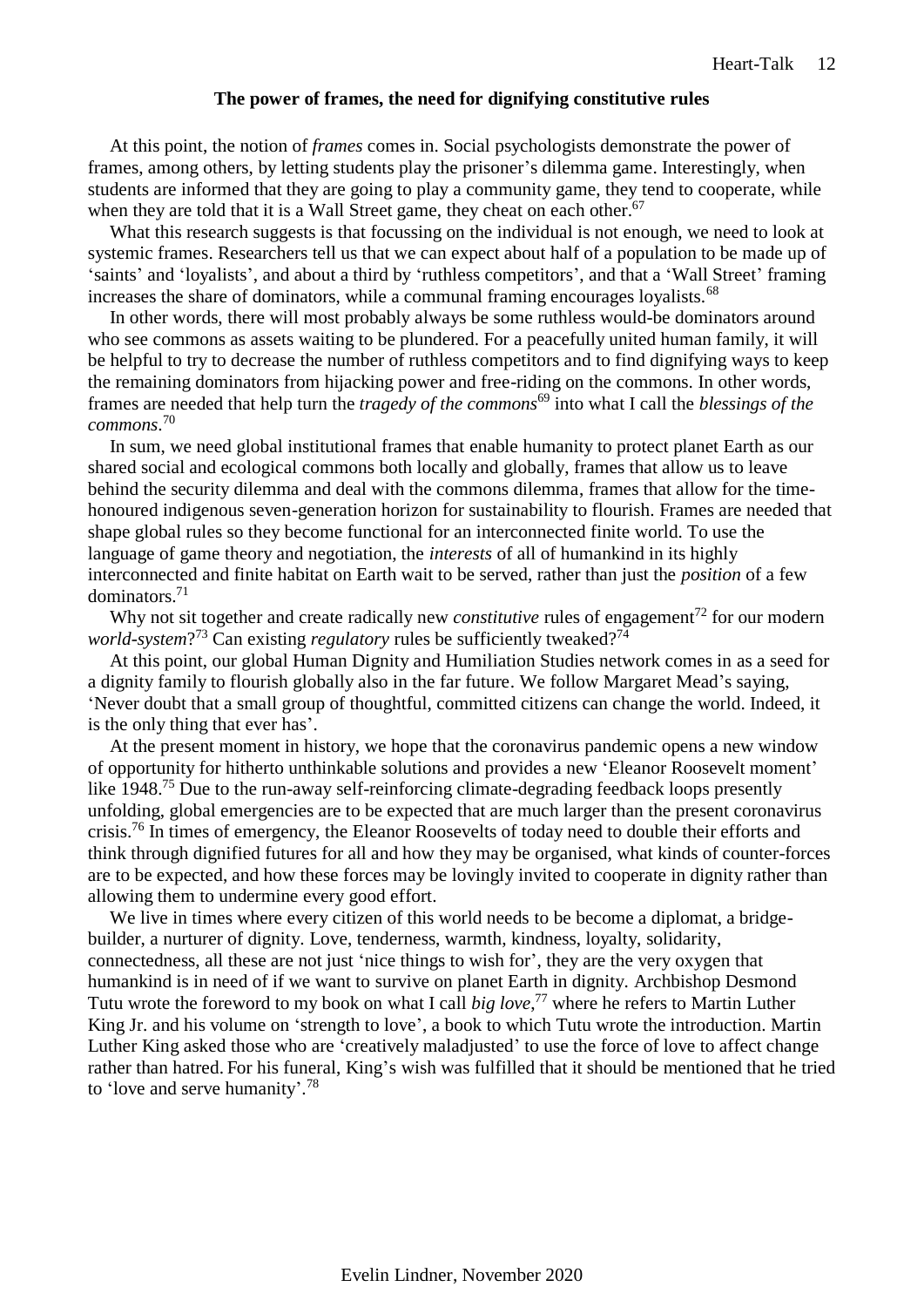#### **Is there hope?**

<span id="page-12-0"></span>I see us travelling full speed into a dead end without even imaging alternative future-oriented courses, let alone trying them out, at least not at large enough scales. The Titanic and the iceberg is one metaphor, hospital and hospice is another. After the end of the Cold War, I saw humanity in hospital and thought that dignity work would have the power to bring about long-term healing. I thought we had the choice between dignified survival and undignified survival. Now humanity is perhaps already in hospice and our foremost challenge may be to die together in dignity. In 2020, I am in mourning, I mourn the long list of species that die out, a list that may very well include *Homo sapiens* prematurely.<sup>79</sup> More than that, I mourn the fact that we, *Homo sapiens*, have everything necessary to wake up and turn around, yet, that we sleepwalk behind triumphalist dominators and manipulators who head for the cliff. The majority of humanity will increasingly suffer the humiliation that mostly indigenous populations suffered so far: addiction, trauma, and suicide.<sup>80</sup> It is sad to see when the uneasiness that this situation elicits, and should elicit, is now increasingly poured into conspiracy narratives that bend valid worries into dangerous violence.<sup>81</sup>

In this situation of deadly crises, in this potentially hopeless situation, the choice between pessimism and optimism is not an option, 'pessimism is a luxury one can only afford in easy times'.<sup>82</sup> The only certain reason for hope is that humans are capable of enormous love and courage. Aside from this, we simply have to make the effort no matter what. We cannot lose time on calculating whether making the effort is worth it or not — future is not like a business partner to make deals with. As long as we hold off action until hope has arrived, there will be no hope. Likewise, as long as we hope for miracles to happen so we do not have to act, there will be no hope. Hope depends on our action, on us to stop asking for hope and creating hope against hope. We are the authors of hope not its recipients, hope is the outcome, not the beginning. Only if we give it our all without hesitation, there will be hope. Wringing our hands just slows us down from pushing up our sleeves. People in a lifeboat drown if they lose time on waiting for hope. Moreover, whose hope are we speaking of? The strong might hope to survive by throwing the weak overboard, for example. Human Titanic might go down and those on the luxury top floor might hope to survive by monopolising the lifeboats and letting the rest perish. Is that what we mean by hope? Rather than losing time and energy on asking whether there is reason for hope, on calculating odds or waiting for mirales — let us face the fact that reasons for hope depend on our action. We have everything needed in our human nature to make sure that, even if we go down, we go down together in love and dignity. We cannot know the future, we are surrounded by symptoms and predictions and we will know which symptoms are significant and which prophecies are true only after what has been predicted has happened: *post res perditas*.

The outcome is in our hands. If we wait that others should save us, if we engage in apathy or selfish carelessness, there will be undignified survival for a few, at best, together with undignified demise for the rest. If we give it our all, if we embrace appropriate levels of fear and invest this fear into hope against hope, then we will succeed with the dignified survival of all, together, or, if unavoidable, at least we will go down in dignity together.

#### **A proposal of** *dignism*

<span id="page-12-1"></span>Few people seem to take in that we, the species *Homo sapiens*, live in a historical moment that is unparalleled in terms of opportunities. History does not go in circles. For the first time, humankind is in a position to succeed in bringing about the adaptations that are long overdue. For the first time, humanity can fully appreciate its place in the cosmos. Unlike our ancestors, we can see pictures of our Blue Marble from the perspective of an astronaut.<sup>83</sup> Unlike our forebears, we have the privilege of experiencing the overview effect with respect to our planet,<sup>84</sup> something that helps us understand that we humans are *one* species living on *one* tiny planet. We can feel 'the ecology of the living' taking place within *one* circumscribed *biopoetic* space that is shared between all beings,<sup>85</sup> we can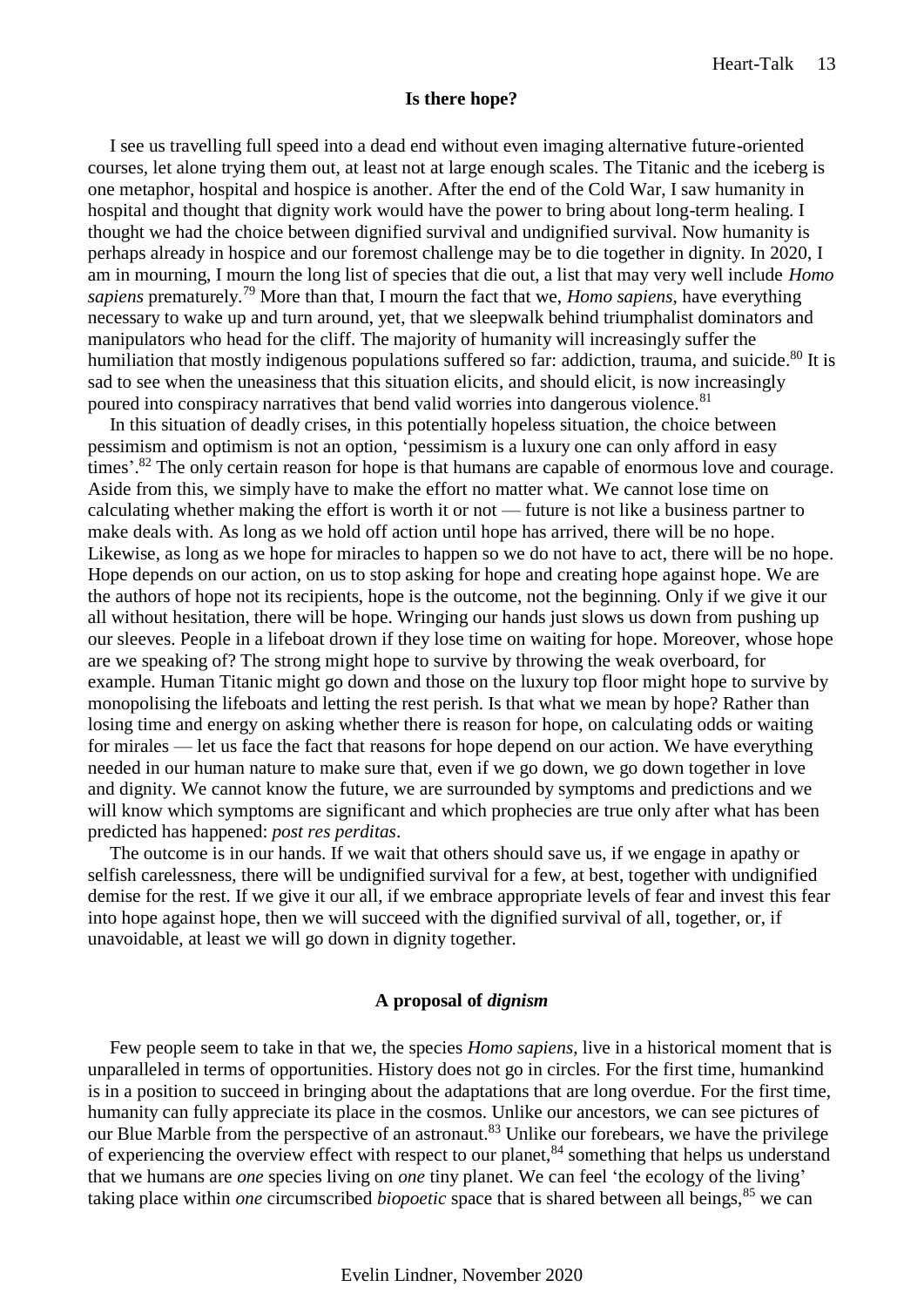embrace *biophilia*. <sup>86</sup> We have access to a much more comprehensive knowledge base about the universe and our place in it than our grandparents ever had. We have everything needed to build global mutual trust and solidarity, we can dignify globalisation and reap the benefits that flow from the global ingathering of humanity.

We can achieve a transition to a dignified *Earthland*,<sup>87</sup> we can co-create more dignified forms of civilisation. We can leave behind arrogant hubris, we can transcend a world of masters and slaves as much as a world of lone heroes. We can acknowledge that we depend on loving and nurturing relationships and are part of nature rather than standing above it.<sup>88</sup> We can also leave behind submissive humility, the kind of humility that points at meekness and docile compliance, we can instead embrace dignified and wise humility, loving, responsible, respectful, mindful, selfreflective, informed, intellectual, enlightened, and shared humility, relational humility,  $89$  and, not least, political humility.<sup>90</sup> We can manifest what I call *egalisation* — short for equal dignity for all in solidarity and freedom — and dignify globalisation to become *glob-egalisation*, and by adding global co-operation, we can arrive at *co-globegalisation*.

Just now, I take care of my 94-year-old father, I regard it as part of my dignity work to honour our elders. My father resembles all those indigenous peoples whom I met and who are in dialogue with nature and each other. He is rooted organically in large contexts of meaning that transcend religions and anchors in love. In Christianity, he reminds of mystic Meister Eckhart (circa 1260– 1328), or of Rudolf Otto (1869–1937), who wrote about *the holy* in all religions.<sup>91</sup> Religious historian Mircea Eliade spoke of *hierophany*, the manifestation of the sacred, the sense of awe in a sacred space (from Greek *hieros*, sacred/holy, and *phainein*, to bring to light).<sup>92</sup> My father, like many indigenous people, has a direct experience of the world as a godlike place that inspires *hierophany*, he sees all things acquiring reality, identity, and meaning through their participation in this experience. My father does not fit into dominator contexts where the majority population is cut off from direct religious experience and small elites reserve the right to *hierophany* and its interpretation for themselves.

When people ask me 'Where are you from?' I reply, 'I live in the global village as part of a global dignity family'.<sup>93</sup> When people ask, 'What is your religion?' I reply, my 'religion' is love, humility, and awe for a universe too large for us to fathom.<sup>94</sup> I speak up for *big love* as antidote against 'big hate'. 95

In 1999, I wrote a chapter for a UNESCO book titled *Towards a women's agenda for a culture of peace*. I suggested that globalisation widens the traditional female domestic 'inside' sphere and narrows the traditional male public 'outside' sphere.<sup>96</sup> I argued that women's traditional role description of maintaining social cohesion inside a group will increasingly be in demand and both men and women need to be invited to embrace it. The last chapter of my 2010 book on *big love* calls on women, particularly older women who have experience, time, and resources, to step into positions of public influence rather than retreat into private life, I call on them to become the new Eleanor Roosevelts and fill the gap of nurturing skills we see all around the world.

My call of the day is: Let us together create global community frames that enable the global village to take seriously that 'it takes a village to raise a child' and to shoulder the responsibility to offer our children a future worth living in. Let us transform systemic 'madness' into systemic sanity globally and locally. Let us celebrate respect for equal dignity for all as responsible individuals free to engage in loving mutual solidarity. Let us celebrate diversity through unity in equality in dignity on this small and finite planet that is our common home.

For me, dignity is a mandate, a duty to transform the world. I have coined the term *dignism* (dignity + ism).<sup>97</sup> The aim is to point at the positive goals of *co-globegalisation*. This is how I describe dignism:

Dignism describes a world, where every newborn finds space and is nurtured to unfold their highest and best, embedded in a social context of loving appreciation and connection. It is a world, where the carrying capacity of the planet guides the ways in which everybody's basic needs are met. It is a world, where we unite in respecting human dignity and celebrating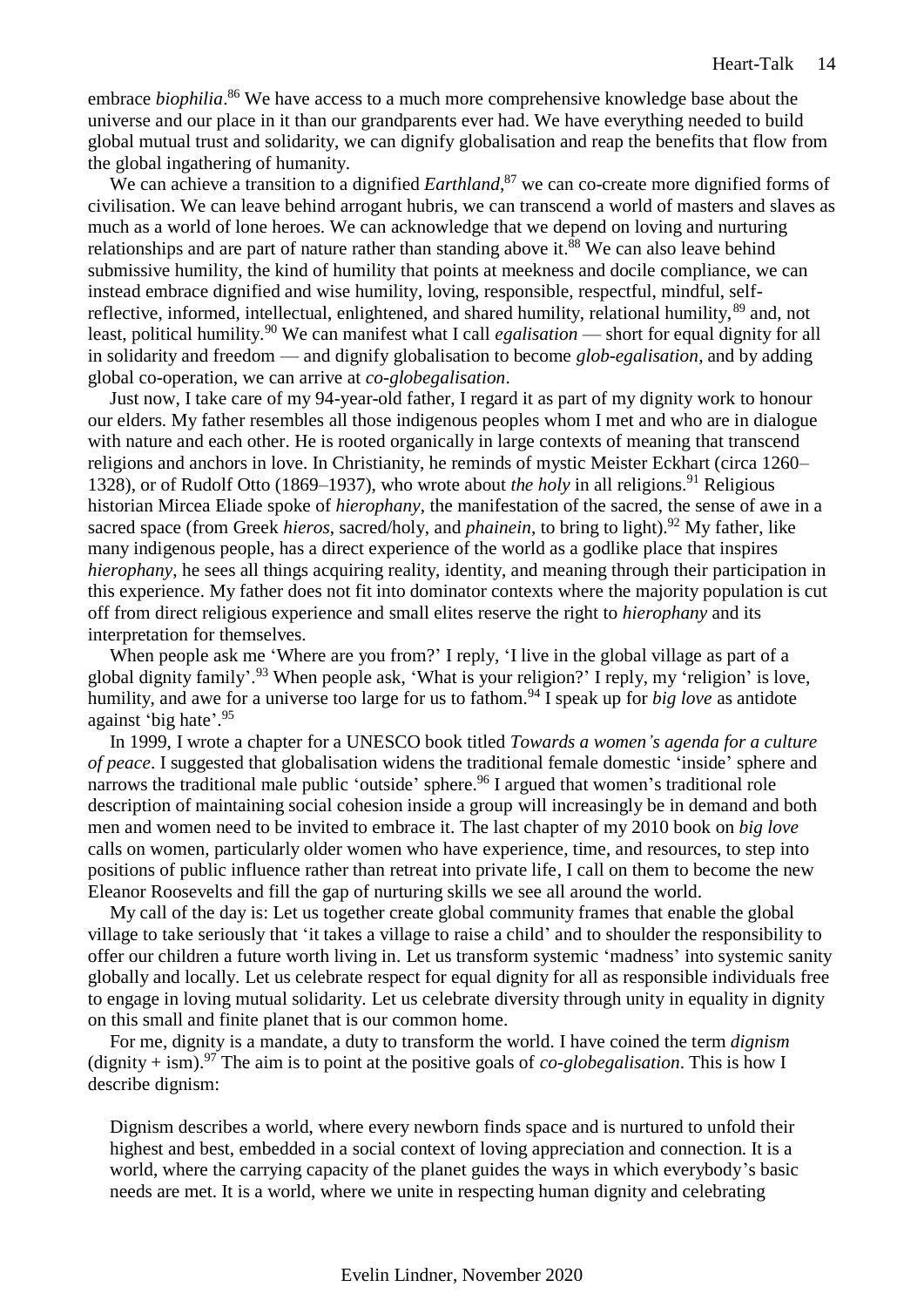diversity, where we prevent unity from devolving into oppressive uniformity and keep diversity from sliding into hostile division.

As the world watches the heart-breaking coronavirus pandemic unfold, our hope is for an exponential change of heart so that global unity rooted in respect for local diversity becomes possible. The central question we face, as humanity, which we must ask and answer together, remains:

*How must we, humankind, arrange our affairs on this planet so that dignified life will be possible in the long term?*

### **References**

- <span id="page-14-0"></span>Allwood, Carl Martin (2018). *The nature and challenges of indigenous psychologies*. Cambridge: Cambridge University Press. [www.cambridge.org/core/elements/nature-and-challenges-of-indigenous](www.cambridge.org/core/elements/nature-and-challenges-of-indigenous-psychologies/70DAF132EB1B3ADD3E30B2FAEC497F52)[psychologies/70DAF132EB1B3ADD3E30B2FAEC497F52.](www.cambridge.org/core/elements/nature-and-challenges-of-indigenous-psychologies/70DAF132EB1B3ADD3E30B2FAEC497F52)
- Anderson, Walter Truett (2016). *We the planet: Evolutionary governance and biophilia in the anthropocene*. Carlsbad, CA: Meridian International Institute.
- Andersson, Gavin, and Howard Richards (2013). *Unbounded organization: Embracing the societal enterprise*. Pretoria: University of South Africa Press.
- Axelrod, Robert (2006). *The evolution of cooperation*. Revised edition. New York: Basic Books.
- Barton, Keith C., and Alan W. McCully (2012). "Trying to 'see things differently': Northern Ireland students' struggle to understand alternative historical perspectives." In *Theory and Research in Social Education*, *40* (4), pp. 371–408. doi: 10.1080/00933104.2012.710928.
- Batson, C. Daniel (2009). "These things called empathy: Eight related but distinct phenomena." In *The social neuroscience of empathy*, edited by Jean Decety and William Ickes. Chapter 1, pp. 3–15. Cambridge, MA: Massachusetts Institute of Technology (MIT) Press.
- Bernstein, Basil (1971). *Class, codes and control 1: Theoretical studies towards a sociology of language*. London: Routledge and Kegan Paul.
- Bernstein, Basil (1973). *Class, codes and control 2: Applied studies towards a sociology of language*. 2nd edition. London: Routledge and Kegan Paul.
- Bernstein, Basil (1975). *Class, codes and control 3: Towards a theory of educational transmissions*. London: Routledge and Kegan Paul.
- Bernstein, Basil (1990). *Class, codes and control 4: The structuring of pedagogic discourse*. 2nd edition. London: Routledge and Kegan Paul.
- Bernstein, Basil (2000). *Pedagogy, symbolic control and identity: Theory, research, critique*. Revised edition. Lanham, MD: Rowman and Littlefield.

Bloom, Paul (2017). "Empathy and its discontents." In *Trends in Cognitive Sciences*, *21* (1), pp. 24–31. doi: 10.1016/j.tics.2016.11.004.

- Bollier, David, and Silke Helfrich (2018). *Free, fair, and alive: The insurgent power of the commons*. Gabriola Island, BC: New Society Publishers.
- Cabrera, Luis (2017). *Global government revisited: From utopian vision to political imperative*. Boston, MA: Great Transition Initiative. [www.greattransition.org/publication/global-government-revisited.](www.greattransition.org/publication/global-government-revisited)
- Cabrera, Luis (2018). *The humble cosmopolitan: Rights, diversity, and trans-state democracy*. New York: Oxford University Press.
- Cantú, Francisco (2018). *The line becomes a river: Dispatches from the border*. New York: Riverhead Books.
- Chong, Dennis, and James N. Druckman (2007). "Framing theory." In *Annual Review of Political Science*, *10* (1), pp. 103–26. doi: 10.1146/annurev.polisci.10.072805.103054.
- Connolly, William E. (2000). *Why I am not a secularist*. Minneapolis: University of Minnesota Press.
- Coser, Lewis A. (1977). *Masters of sociological thought: Ideas in historical and social context*. 2nd edition. New York: Harcourt Brace Jovanovich.
- Daniel, Raphael (1999). *Sacred relationships: A guide to authentic loving*. San Rafael, CA: Origin Press.
- de Waal, Frans B. M. (2009). *The age of empathy: Nature's lessons for a kinder society*. New York: Harmony Books.
- Decety, Jean, and William Ickes (Eds.) (2009). *The social neuroscience of empathy*. Cambridge, MA: Massachusetts Institute of Technology (MIT) Press.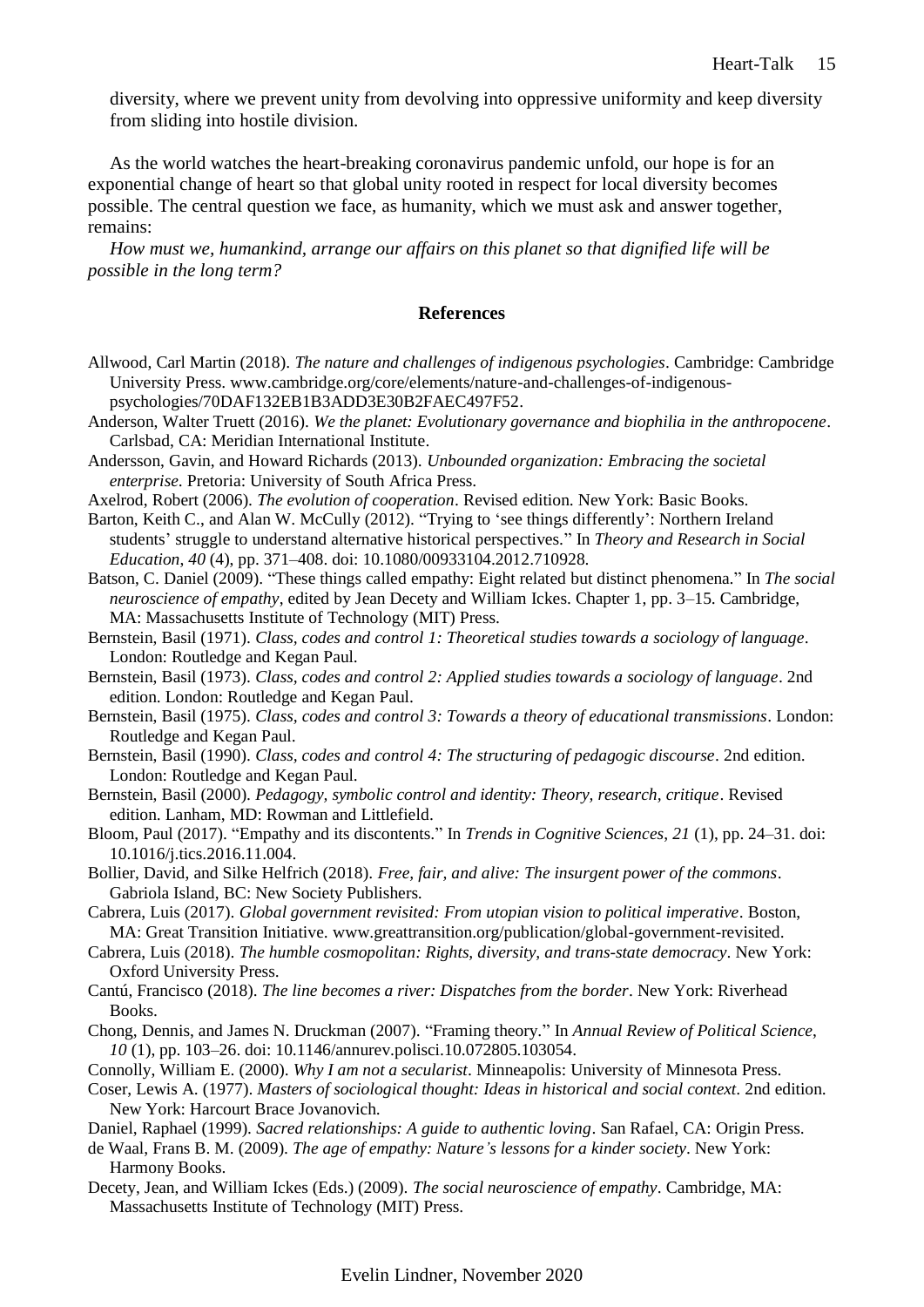- Dickey, Colin (2020). *The unidentified: Mythical monsters, alien encounters, and our obsession with the unexplained*. New York: Viking.
- Donati, Pierpaolo, and Margaret S. Archer (2015). *The relational subject*. Cambridge: Cambridge University Press.
- Duckitt, John, Boris Bizumic, Stephen W. Krauss, and Edna Heled (2010). "A tripartite approach to rightwing authoritarianism: The authoritarianism-conservatism-traditionalism model." In *Political Psychology*, *31* (5), pp. 685–715. doi: 10.1111/j.1467-9221.2010.00781.x.
- Dweck, Carol S. (1999). *Self-theories: Their role in motivation, personality, and development*. Philadelphia: Psychology Press.
- Eisler, Riane, and Douglas P. Fry (2019). *Nurturing our humanity: How domination and partnership shape our brains, lives, and future*. New York: Oxford University Press.
- Eisler, Riane Tennenhaus (1987). *The chalice and the blade: Our history, our future*. London: Unwin Hyman.
- Eisler, Riane Tennenhaus (2007). *The real wealth of nations: Creating a caring economics*. San Francisco: Berrett-Koehler.
- Eliade, Mircea (1949/1954). *The myth of the eternal return: Cosmos and history*. Translated by Willard R. Trask. Princeton, NJ: Princeton University Press. French original *Le mythe de l'éternel retour: Archétypes et répétition*, Paris: Gallimard, 1949.
- Eliade, Mircea (1957/1959). *The sacred and the profane: The nature of religion*. New York: Harcourt. German original *Das Heilige und das Profane*, Reinbek: Rowohlt, 1957.
- [https://ia801605.us.archive.org/34/items/TheSacredAndTheProfane/TheSacredAndTheProfane.pdf.](https://ia801605.us.archive.org/34/items/TheSacredAndTheProfane/TheSacredAndTheProfane.pdf) Esposito, Roberto (2008). *Bíos: Biopolitics and philosophy*. Translated by Timothy C. Campbell.

Minneapolis: University of Minnesota Press.

- Esposito, Roberto (2009). *Communitas: The origin and destiny of community*. Translated by Timothy C. Campbell. Stanford, CA: Stanford University Press.
- Esposito, Roberto (2011). *Immunitas: The protection and negation of life*. Cambridge: Polity.
- Fisher, Roger, William Ury, and Bruce Patton (2011). *Getting to yes: Negotiating agreement without giving in*. 3rd revised edition. New York: Penguin.
- Freire, Paulo (1968/1970). *Pedagogy of the oppressed*. Translated by Myra Bergman Ramos. New York: Herder and Herder. Portuguese original *Pedagogia do oprimido*, 1968.
- Freire, Paulo (1968/1973). *Education for critical consciousness*. Translated by Myra Bergman Ramos. New York: Seabury Press. Portuguese original *Educação e conscientização: Extencionismo rural*, Cuernavaca, México: CIDOC/Cuaderno, no. 25, 1968.
- Fromm, Erich (1974–1976/1992). *The art of being*. New York: Continuum. A collection of chapters written between 1974 and 1976.
- Gandhi, Arun Manilal (2003). *Legacy of love: My education on the path of nonviolence*. El Sobrante, CA: North Bay Book.
- Guru, Gopal (Ed.) (2009). *Humiliation: Claims and context*. New Delhi: Oxford University Press.
- Hardin, Garrett James (1968). "The tragedy of the commons." In *Science*, *162* (3859), pp. 1243–48. [http://cecs.wright.edu/~swang/cs409/Hardin.pdf.](http://cecs.wright.edu/~swang/cs409/Hardin.pdf)
- Hardin, Garrett James (1998). "Extensions of 'The Tragedy of the Commons'." In *Science*, *280* (5364), pp. 682–83. doi: 10.1126/science.280.5364.682. [http://web.mit.edu/12.000/www/m2017/pdfs/extensions.pdf.](http://web.mit.edu/12.000/www/m2017/pdfs/extensions.pdf)
- Hardin, Garrett James (2007). "Tragedy of the commons." In *The concise encyclopedia of economics*. 2nd edition. Indianapolis, IN: Library of Economics and Liberty. [www.econlib.org/library/Enc/TragedyoftheCommons.html.](www.econlib.org/library/Enc/TragedyoftheCommons.html)
- Hartling, Linda Margaret (1996). *Humiliation: Assessing the specter of derision, degradation, and debasement*. Cincinnati, OH: Union Institute Graduate School, doctoral dissertation. [www.humiliationstudies.org/documents/hartling/HartlingDoctoralDissertation.pdf.](www.humiliationstudies.org/documents/hartling/HartlingDoctoralDissertation.pdf)
- Hartling, Linda Margaret, and Evelin Gerda Lindner (2018). "Dignity in times of crises: Communicating the need for global social climate change." In *Routledge media and humanitarian action handbook*, edited by Purnaka L. de Silva and Robin Andersen. Chapter 4, pp. 45–59. Abingdon-on-Thames: Routledge.

Harvey, David (2005). *A brief history of neoliberalism*. Oxford: Oxford University Press.

Hudson, Michael (2003). *Super imperialism: The origin and fundamentals of U.S. world dominance*. New and revised edition. London: Pluto Press. [http://michael-hudson.com/wp](http://michael-hudson.com/wp-content/uploads/2010/03/superimperialism.pdf)[content/uploads/2010/03/superimperialism.pdf.](http://michael-hudson.com/wp-content/uploads/2010/03/superimperialism.pdf)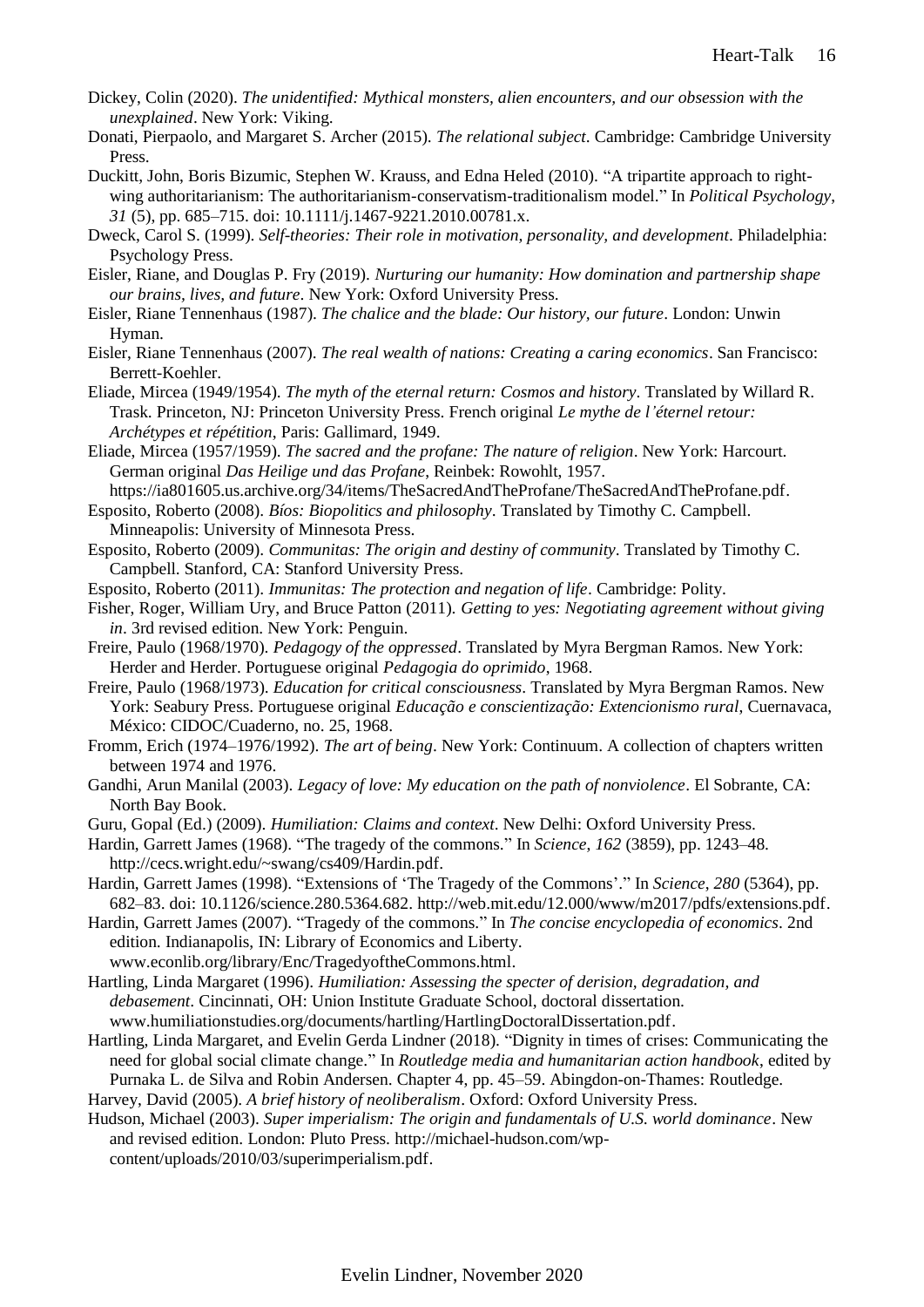- Imhof, Lorens A., Drew Fudenberg, and Martin A. Nowak (2007). "Tit-for-tat or win-stay, lose-shift?" In *Journal of theoretical biology*, *247* (3), pp. 574–80. doi: 10.1016/j.jtbi.2007.03.027. [www.ncbi.nlm.nih.gov/pmc/articles/PMC2460568/.](www.ncbi.nlm.nih.gov/pmc/articles/PMC2460568/)
- Karam, Azza (2004). *Transnational political Islam: Religion, ideology and power*. London: Pluto.
- Karlberg, Michael Robert (2013). *Reframing the concept of human dignity*. Paper originally presented at the conference "Reflections on Human Dignity" at the University of Maryland, April 19, 2013. [www.humiliationstudies.org/documents/KarlbergReframingtheConceptofHumanDignity.pdf,](www.humiliationstudies.org/documents/KarlbergReframingtheConceptofHumanDignity.pdf) [https://youtu.be/gvCFTUTkQ58.](https://youtu.be/gvCFTUTkQ58)
- Kashio, Naoki, and Carl Bradley Becker (Eds.) (2021). *Spirituality as a way: The wisdom of Japan*. Kyoto, Japan: Kyoto University Press.
- King Jr, Martin Luther (2007). *Dream: The words and inspiration of Martin Luther King, Jr*. Boulder, CO: Blue Mountain Arts.
- Lawson, Tony (2019). *The nature of social reality: Issues in social ontology*. Abingdon-on-Thames: Routledge.
- Liberman, Varda, Steven M. Samuels, and Lee D. Ross (2004). "The name of the game: Predictive power of reputations versus situational labels in determining prisoner's dilemma game moves." In *Personality and Social Psychology Bulletin*, *30* (9), pp. 1175–85. doi: 10.1177/0146167204264004. [http://psp.sagepub.com/content/30/9/1175.abstract.](http://psp.sagepub.com/content/30/9/1175.abstract)
- Lindner, Evelin Gerda (1999). "Women in the global village: Increasing demand for traditional communication patterns." In *Towards a women's agenda for a culture of peace*, edited by Ingeborg Breines, Dorota Gierycz, and Betty A. Reardon. Chapter 5, pp. 89–98. Paris: UNESCO Publishing. [www.humiliationstudies.org/whoweare/evelin02.php.](www.humiliationstudies.org/whoweare/evelin02.php)
- Lindner, Evelin Gerda, and Desmond Tutu (Foreword) (2010). *Gender, humiliation, and global security: Dignifying relationships from love, sex, and parenthood to world affairs*. Santa Barbara, CA: Praeger, ABC-CLIO.
- Lindner, Evelin Gerda (2012). *A dignity economy: Creating an economy which serves human dignity and preserves our planet*. Lake Oswego, OR: World Dignity University Press.
- Lindner, Evelin Gerda (2016). *Reflections on Paul Raskin's "Journey to Earthland: The great transition to planetary civilization"*. Boston: Great Transition Initiative. [www.greattransition.org/publication/jte](www.greattransition.org/publication/jte-reflections-lindner)[reflections-lindner.](www.greattransition.org/publication/jte-reflections-lindner)
- Lindner, Evelin Gerda (2017). *Honor, humiliation, and terror: An explosive mix And how we can defuse it with dignity*. Lake Oswego, OR: World Dignity University Press, Dignity Press.
- Lindner, Evelin Gerda (2018). *Reflections on Kathryn Sikkink's "Human rights: Advancing the frontier of emancipation"*. Boston: Great Transition Initiative. [http://greattransition.org/roundtable/human-rights](http://greattransition.org/roundtable/human-rights-evelin-lindner)[evelin-lindner.](http://greattransition.org/roundtable/human-rights-evelin-lindner)
- Lindner, Evelin Gerda (2019a). *Human nature and dignity: If we continue to believe in the evilness of human nature, we may be doomed*. Human Dignity and Humiliation Studies. Book proposal. [www.humiliationstudies.org/whoweare/evelin02.php.](www.humiliationstudies.org/whoweare/evelin02.php)
- Lindner, Evelin Gerda (2019b). *Bringing dignity to globalisation: A psychologist's personal experience as a global citizen - Evelin Lindner's global life*. Human Dignity and Humiliation Studies. Book proposal created in response to an invitation by Louise Sundararajan, Series Editor of the Palgrave Studies in Indigenous Psychology. [www.humiliationstudies.org/whoweare/evelin02.php.](www.humiliationstudies.org/whoweare/evelin02.php)
- Lindner, Evelin Gerda (2020a). *From humiliation to dignity: For a future of global solidarity — Narratives in times of radical transformation*. Virtual: 78th Annual Conference of the International Council of Psychologists "Human Rights, Dignity and Justice — Intersectionality and Diversity," ICP 2020 Virtual, December 11–13, 2020, Panel on Climate Justice, 13th December 2020. [www.humiliationstudies.org/whoweare/evelin02.php.](www.humiliationstudies.org/whoweare/evelin02.php)
- Lindner, Evelin Gerda (2020b). *Dignity now Forum contribution to 'After the pandemic: Which future?'*. Boston: Great Transition Initiative. [https://greattransition.org/gti-forum/pandemic-scenario](https://greattransition.org/gti-forum/pandemic-scenario-lindner?mc_cid=b94726e17e&mc_eid=b420ad9e5a)[lindner?mc\\_cid=b94726e17e&mc\\_eid=b420ad9e5a.](https://greattransition.org/gti-forum/pandemic-scenario-lindner?mc_cid=b94726e17e&mc_eid=b420ad9e5a)
- Lindner, Evelin Gerda (2020c). *Reflections on Brendan Mackey's "A Great Ethics Transition: The Earth Charter at Twenty"*. Boston: Great Transition Initiative.
- [www.humiliationstudies.org/documents/evelin/ReflectionsonAGreatEthicsTransitionJan2020.pdf.](www.humiliationstudies.org/documents/evelin/ReflectionsonAGreatEthicsTransitionJan2020.pdf)
- Lindner, Evelin Gerda (2020d). "From humiliation to dignity: For a future of global solidarity The Corona pandemic as opportunity in the midst of suffering." In *InterViews: An Interdisciplinary Journal in Social Sciences*, *7* (1), pp. 30–50. doi: 10.36061/IV.7.1.20.30.50. [https://interviewsjournal.com/from-](https://interviewsjournal.com/from-humiliation-to-dignity-for-a-future-of-global-solidarity-the-coronavirus-pandemic-as-opportunity-in-the-midst-of-suffering/)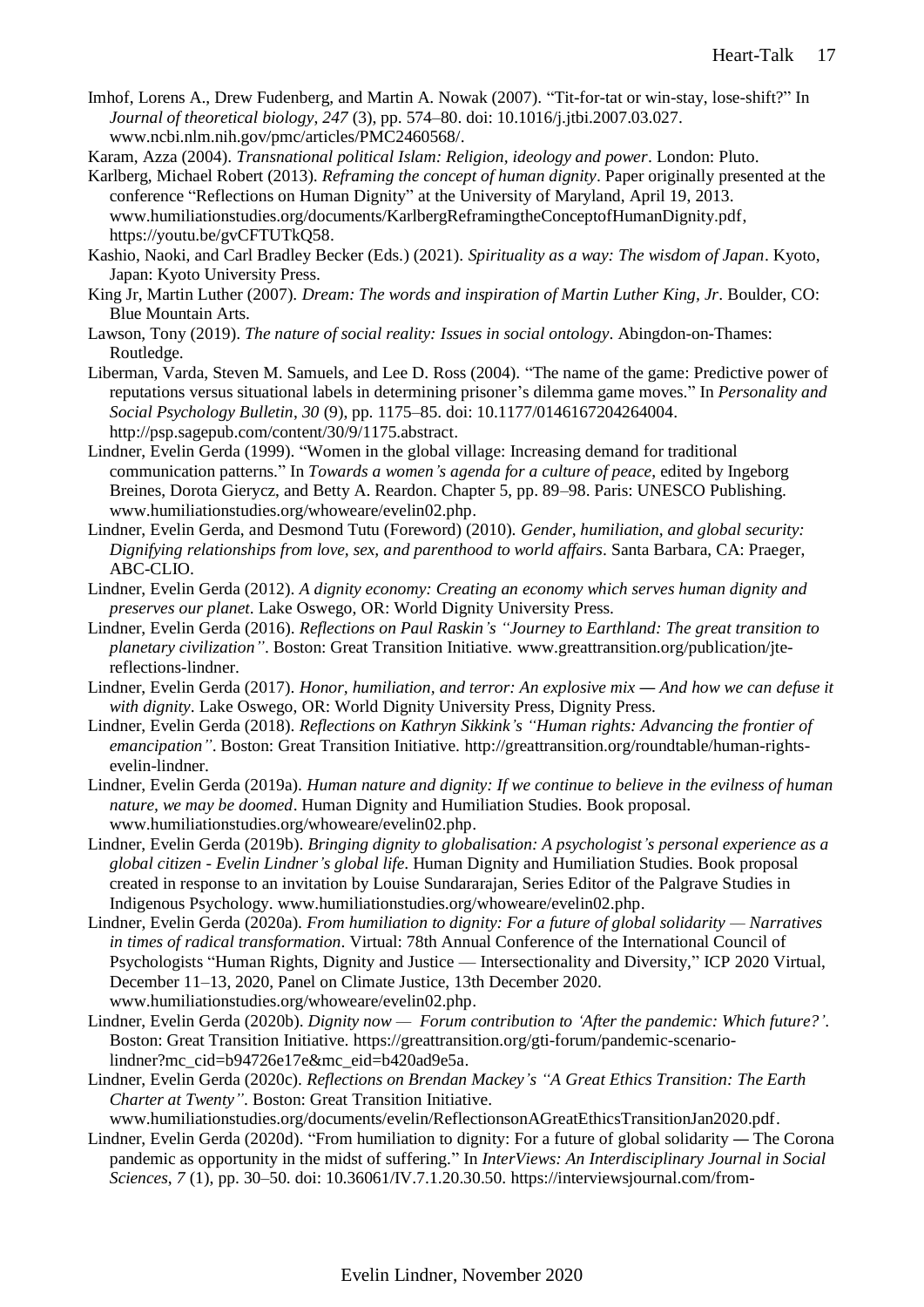[humiliation-to-dignity-for-a-future-of-global-solidarity-the-coronavirus-pandemic-as-opportunity-in-the](https://interviewsjournal.com/from-humiliation-to-dignity-for-a-future-of-global-solidarity-the-coronavirus-pandemic-as-opportunity-in-the-midst-of-suffering/)[midst-of-suffering/.](https://interviewsjournal.com/from-humiliation-to-dignity-for-a-future-of-global-solidarity-the-coronavirus-pandemic-as-opportunity-in-the-midst-of-suffering/)

- Lindner, Evelin Gerda (2020e). *A global life design: Reflections and a chronological description*. Human Dignity and Humiliation Studies. [www.humiliationstudies.org/whoweare/evelin/09.php#chronology.](www.humiliationstudies.org/whoweare/evelin/09.php#chronology)
- Lindner, Evelin Gerda (2021). *From humiliation to dignity: For a future of global solidarity*. Lake Oswego, OR: World Dignity University Press, Dignity Press.
- Loewenstein, George (2007). *Exotic preferences: Behavioral economics and human motivation*. Oxford: Oxford University Press.
- MacKenzie, Debora (2020). *COVID-19: The pandemic that never should have happened and how to stop the next one*. New York: Hachette.
- Manicas, Peter T. (2006). *A realist philosophy of social science: Explanation and understanding*. Cambridge: Cambridge University Press.
- McGilchrist, Iain (2009). *The master and his emissary: The divided brain and the making of the Western world*. New Haven, CT: Yale University Press.
- Morais, Clodomir Santos de (1979). *Apuntes de teoría de la organización*. Managua, Nicaragua: Programa de las Naciones Unidas para el Desarrollo (PNUD), OIT-NIC/79/010, COPERA Project.
- Morais, Clodomir Santos de (1983). *Diccionario de reforma agraria: Latinoamérica*. San José, Costa Rica: EDUCA.
- Nowak, Martin A., and Roger Highfield (2011). *SuperCooperators: Altruism, evolution, and why we need each other to succeed*. New York: Simon and Schuster.
- O'Keefe, Paul A., Carol S. Dweck, and Gregory M. Walton (2018). "Implicit theories of interest: Finding your passion or developing it?" In *Psychological Science*, *29* (10), pp. 1653–64. doi: 10.1177/0956797618780643. [http://gregorywalton-](http://gregorywalton-stanford.weebly.com/uploads/4/9/4/4/49448111/okeefedweckwalton_2018.pdf)

[stanford.weebly.com/uploads/4/9/4/4/49448111/okeefedweckwalton\\_2018.pdf.](http://gregorywalton-stanford.weebly.com/uploads/4/9/4/4/49448111/okeefedweckwalton_2018.pdf)

- Odora Hoppers, Catherine Alum, and Howard Richards (2012). *Rethinking thinking: Modernity's other and the transformation of the university*. Pretoria, South Africa: University of South Africa.
- Opotow, Susan (1995). "Drawing the line: Social categorization, moral exclusion, and the scope of justice." In *Cooperation, conflict, and justice: Essays inspired by the work of Morton Deutsch*, edited by Barbara Benedict Bunker and Jeffrey Z. Rubin. Chapter 11, pp. 347–69. New York: Russell Sage Foundation.
- Otto, Rudolf (1917/1923). *The idea of the holy: An inquiry into the non-rational factor in the idea of the divine and its relation to the rational*. Translated by John W. Harvey. London: Oxford University Press. German original *Das Heilige* – *Über das Irrationale in der Idee des Göttlichen und sein Verhältnis zum Rationalen*, Breslau: Trewendt und Granier, 1917. [https://archive.org/details/theideaoftheholy00ottouoft.](https://archive.org/details/theideaoftheholy00ottouoft)
- Palmquist, Stephen R. (2015). *Comprehensive Commentary on Kant's Religion Within the Bounds of Bare Reason*. Chichester: Wiley.
- Pantham, Thomas (2009). "Against untouchability: The discourses of Gandhi and Ambedkar." In *Humiliation: Claims and context*, edited by Gopal Guru. Chapter 10, pp. 179–208. New Delhi: Oxford University Press.
- Patomäki, Heikki Olavi (2015). "Why social sciences matter: From explanatory critique to concrete eutopias in the study of world politics." In *The politics of world politics*, edited by Paul Erik Korvela, Kari Palonen, and Anna Björk, pp. 176–99. Jyväskylä, Finnland: Jyväskylän yliopisto. [https://jyx.jyu.fi/bitstream/handle/123456789/46807/978-951-39-6284-5.pdf?sequence=1.](https://jyx.jyu.fi/bitstream/handle/123456789/46807/978-951-39-6284-5.pdf?sequence=1)
- Patomäki, Heikki Olavi (2019). *A world political party: The time has come*. Boston, MA: Great Transition Initiative. [www.greattransition.org/publication/world-political-party.](www.greattransition.org/publication/world-political-party)
- Polanyi, Karl Paul, and Joseph E. Stiglitz (Foreword) (1944/2001). *The great transformation: The political and economic origins of our time*. 2nd edition. Boston, MA: Beacon Press, first published by Farrar and Rinehart, 1944.
- Porpora, Douglas V. (1993). "Cultural rules and material relations." In *Sociological Theory*, *11* (2), pp. 212– 29. doi: 10.2307/202143.
- Publius Flavius Vegetius Renatus, and Michael D. Reeve (2004). *Epitoma rei militaris*. Oxford: Clarendon Press, written possibly in the reign of Theodosius the Great, Roman Emperor from 379–395 CE, first printed edition Utrecht, 1473.
- Richards, Howard (2004). *Understanding the global economy*. Revised edition. Santa Barbara, CA: Peace Education Books.
- Richards, Howard, and Joanna Swanger (2006). *The dilemmas of social democracies*. Lanham, MD: Rowman and Littlefield.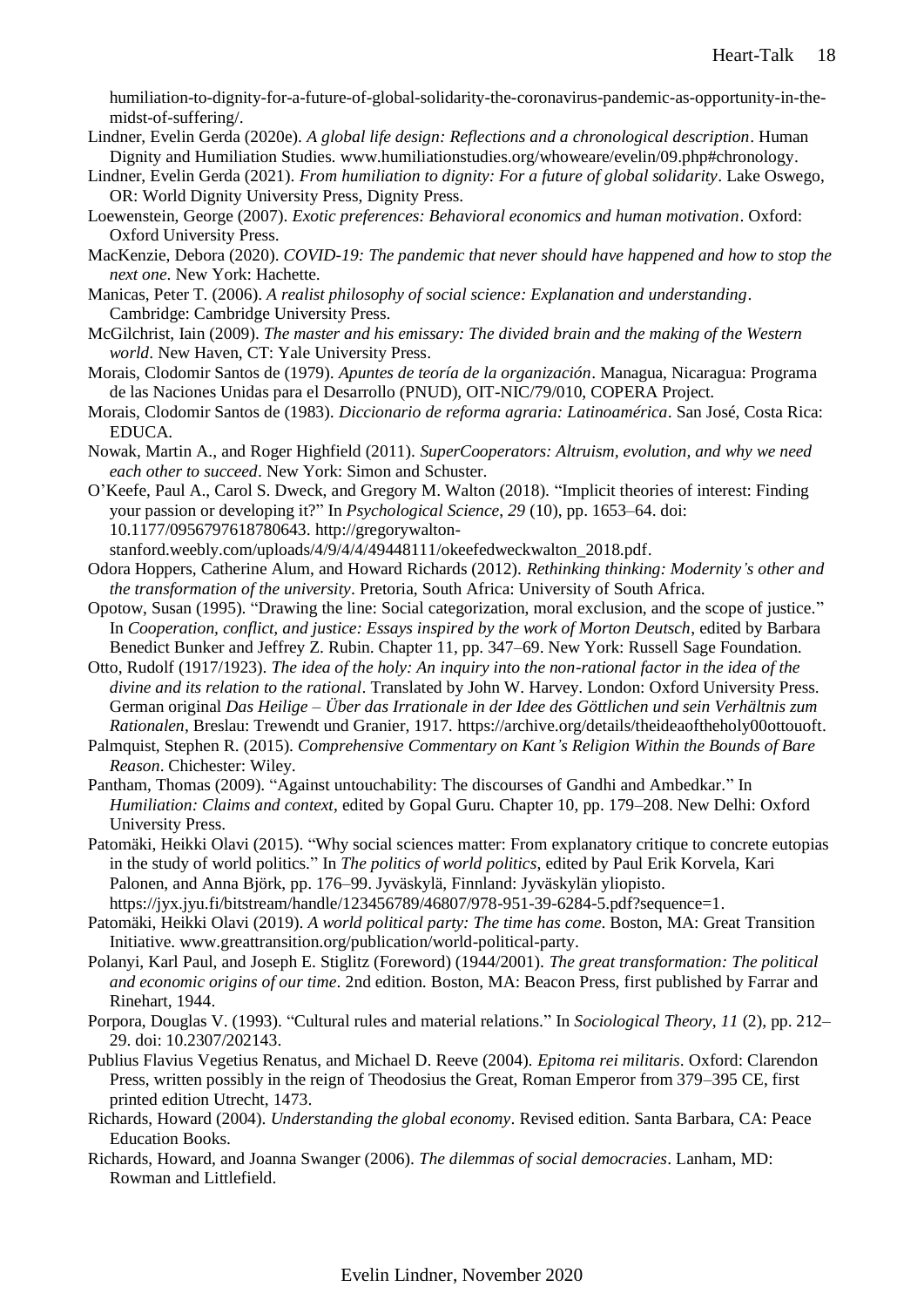- Richards, Howard, and Joanna Swanger (2013). *Gandhi and the future of economics*. Lake Oswego, OR: Dignity Press.
- Richards, Howard, Catherine Odora Hoppers, and Evelin Gerda Lindner (2018). *Following Foucault: The trail of the fox*. Stellenbosch, South Africa: AFRICAN SUN MeDIA. Lectures by Howard Richards with dialogues among Evelin Lindner, Howard Richards, and Catherine Odora Hoppers. [www.humiliationstudies.org/whoweare/evelin02.php#richards.](www.humiliationstudies.org/whoweare/evelin02.php#richards)

Roach, Steven C. (2019). *Decency and difference*. Ann Arbor: University of Michigan Press.

Schneider, Kirk J. (2017). *The spirituality of awe: Challenges to the robotic revolution*. Cardiff, CA: Waterfront Press.

Searle, John Rogers (1995). *The construction of social reality*. New York: Free Press.

Sundararajan, Louise, Uichol Kim, and Young-Shin Park (2017). "Indigenous psychologies." In *Reference module in neuroscience and biobehavioral psychology*, edited by John Stein, pp. 1–7. Amsterdam: Elsevier.

Taylor, Charles (1971). "Interpretation and the sciences of man." In *Review of Metaphysics*, *25* (1, September), pp. 3–51. [http://goodliffe.byu.edu/310/protect/taylor.pdf.](http://goodliffe.byu.edu/310/protect/taylor.pdf)

Taylor, Charles (1993). "To follow a rule..." In *Bourdieu: Critical perspectives*, edited by Craig Calhoun, Edward LiPuma, and Moishe Postone. Chapter 3, pp. 45–60. Cambridge: Polity Press.

Thoreau, Henry David (1854). *Walden; or, life in the woods*. Boston, MA: Ticknor and Fields.

Wallerstein, Immanuel Maurice (1974–1989). *The modern world-system (Volume I: Capitalist agriculture and the origins of the European world-economy in the sixteenth century, 1974, Volume II: Mercantilism and the consolidation of the European world-economy, 1600–1750, 1980, Volume III: The second great expansion of the capitalist world-economy, 1730 — 1840's, 1989)*. New York: Academic Press.

Weber, Andreas (2016). *Biopoetics: Towards an existential ecology*. Dordrecht, The Netherlands: Springer.

White, Frank (2014). *The overview effect: Space exploration and human evolution*. 3rd edition. Reston, VA: American Institute of Aeronautics and Astronautics.

### **Notes**

<sup>1</sup> See, among others, Karam, 2004, *Transnational political Islam: Religion, ideology and power*. It is a privilege to have Azza Karam on the global advisory board of our Human Dignity and Humiliation Studies fellowship.

<sup>2</sup> See, among others, 'Rabbi David Rosen: Bringing the world's religions together', by Ron Csillag, *The Canadian Jewish News*, 29th November 2018, www.rabbidavidrosen.net/wp-

content/uploads/2018/11/Bringing-the-worlds-religions-together-CJN-November-29-2018.pdf. It is a privilege to have Rabbi David Rosen on the global advisory board of our Human Dignity and Humiliation Studies fellowship.

<sup>3</sup> Dr. Azza Karam in the Breakout Session on Demographic Changes, Religions and Politics on 12th November 2020.

<sup>4</sup> Bishop Elias Toumeh, the Orthodox Bishop of Purgou-Syria, was part of the *[heart-talk on education](https://wfd2020.ringforpeace.org/event/heart-talk-on-education/)* on the third day of this event, on 12th November, see https://wfd2020.ringforpeace.org/event/heart-talk-oneducation/.

<sup>5</sup> Lindner, 2021.

<sup>6</sup> Lindner, 2020a.

<sup>7</sup> See the biography of Thomas Berry at http://thomasberry.org/life-and-thought/thomas-berry-a-biographycolumbia-2019.

<sup>8</sup> See, among others, Ruben Nelson's Don Michael Day Presentation *Civilization next: How human nature is about to change trajectory*, San Francisco, February 2019, https://vimeo.com/320297382. Ruben (Butch) Nelson is the executive director of Foresight Canada, and he calls for new 'co-creative eco-personal cultures'. It is a privilege have Ruben Nelson's support for our dignity work.

<sup>9</sup> Lucius Anneus Seneca, Letters to Lucilius, pp. 91–63. See also MacKenzie, 2020, and 'Complex systems theory explains why covid crushed the world: The more complicated and efficient a system gets, the more likely it is to collapse altogether', by Debora MacKenzie, *One Zero*, 22nd July 2020, https://onezero.medium.com/complex-systems-theory-explains-why-covid-crushed-the-world-a2cf5c0f9176.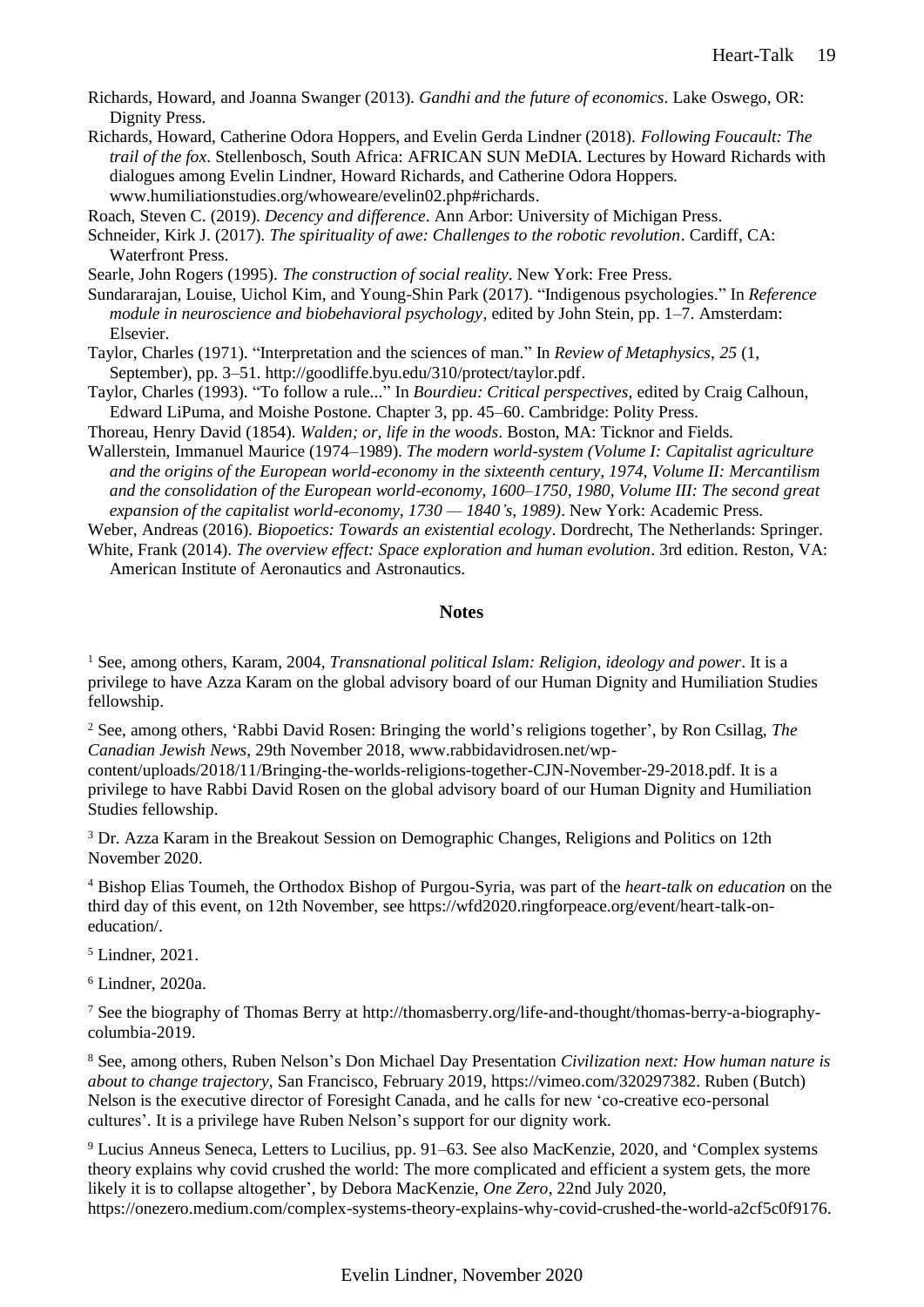<sup>10</sup> See, among many other coverages, 'Climate change: 12 years to save the planet? Make that 18 months', by Matt McGrath, Environment correspondent, *BBC News*, 23rd July 2019, www.bbc.com/news/scienceenvironment-48964736.

<sup>11</sup> Charles Kindleberger, the intellectual architect of the Marshall Plan, 'argued that the disastrous decade of the 1930s was as a result of American failure to provide global public goods after it had replaced Great Britain as the leading global power'. See *Alain Elkann Interviews: HRH Prince El Hassan bin Talal*, 1st November 2020, www.alainelkanninterviews.com/hassan-bin-talal/.

<sup>12</sup> See Lindner and Desmond Tutu (Foreword), 2010. I thank Linda M. Hartling for sharing her impressions of meeting Gandhi's grandson Arun M. Gandhi at the 'Messages of Peace' Conference at Marylhurst University in Oregon, U.S.A., 20th September 2009. Gandhi described the crucial lessons he learned from his grandfather about the lifelong practice of non-violent action. He also offered a rare glimpse into how the women in his grandfather's life shaped the development of non-violent principles and practices. 'You cannot change people's hearts by law', Grandfather said. Gandhi, 2003, p. 91: 'You can only change hearts by love'. See also arungandhi.org.

<sup>13</sup> Daniel, 1999. I thank Marthe Muller for making me aware of Raphael Daniel's work.

<sup>14</sup> See Lindner and Desmond Tutu (Foreword), 2010. I resonate with affect theology and its focus on studying the heart of faith, tracking how human emotions become religious feelings. See http://revthandeka.org/affect-theology-thandeka.html:

The spiritual foundation of liberal faith, after all, is not a set of doctrinal claims or creeds or religious beliefs or ideas. Liberal faith begins with transformed and uplifted feelings that exalt the human soul and let us love beyond belief, come what may. I use affect theology's core principle of love beyond belief when I work with congregations. The goal: to transform 'corps cold' churches (as Ralph Waldo Emerson put it) into sanctuaries that warm and elevate the human heart and inspire folks to stand strong on the side of love.

See also Schneider, 2017. See, furthermore, philosopher Alan Wilson Watts (1915–1973) and his 1971 reflections in *Alan Watts: A conversation with myself*, in four parts, beginning with [https://youtu.be/8aufuwMiKmE.](https://youtu.be/8aufuwMiKmE)

Read also author Andreas Weber, 2016, who develops a creative ecology of the living — a *biopoetics*. And remember American writer Henry David Thoreau, 1854, who built himself a small cabin in a quiet, idyllic location among the pine trees on the shores of Walden Pond, Massachusetts, in 1845, when he was in his late twenties. He wanted to live in communion with nature, without the support of machines and modern civilisation. I thank Kamran Mofid for reminding me. See 'Why a simple life matters: The path to peace and happiness lies in the simple things in life', by Kamran Mofid, *Globalisation for the Common Good Initiative (GCGI)*, 7th August 2015, www.gcgi.info/index.php/blog/713-why-a-simple-life-matters-the-path-to-peaceand-happiness-lies-in-the-simple-things-in-life.

<sup>15</sup> Our definition of 'family' follows the research of anthropologist Alan Page Fiske. See more further down in this book.

<sup>16</sup> For our global network Human Dignity and Humiliation Studies, see www.humiliationstudies.org. See the doctoral dissertation on humiliation by Linda Hartling, 1996, and, among many other joint publications, see Hartling and Lindner, 2018.

<sup>17</sup> Linda Hartling in a personal communication, 4th June 2009:

The expression 'listening into voice' draws our attention to the fact that human communication is a bidirectional experience. It is a phrase that encourages us to attune to the fundamental relational nature of speaking. It reminds us to look beyond the individualist myth that speaking is a one-way experience in which the speaker is solely responsible for communicating effectively. Speaking is interactive. It is a twoway experience in which both (or all) people participating in the relationship can choose to listen and engage in a way that will help others to effectively express and clarify their ideas.

<sup>18</sup> Linda Hartling in a personal communication, 7th November 2020.

<sup>19</sup> As to the topic of human nature, see the book proposal titled *If we continue to believe in the evilness of human nature, we may be doomed*, Lindner, 2019a: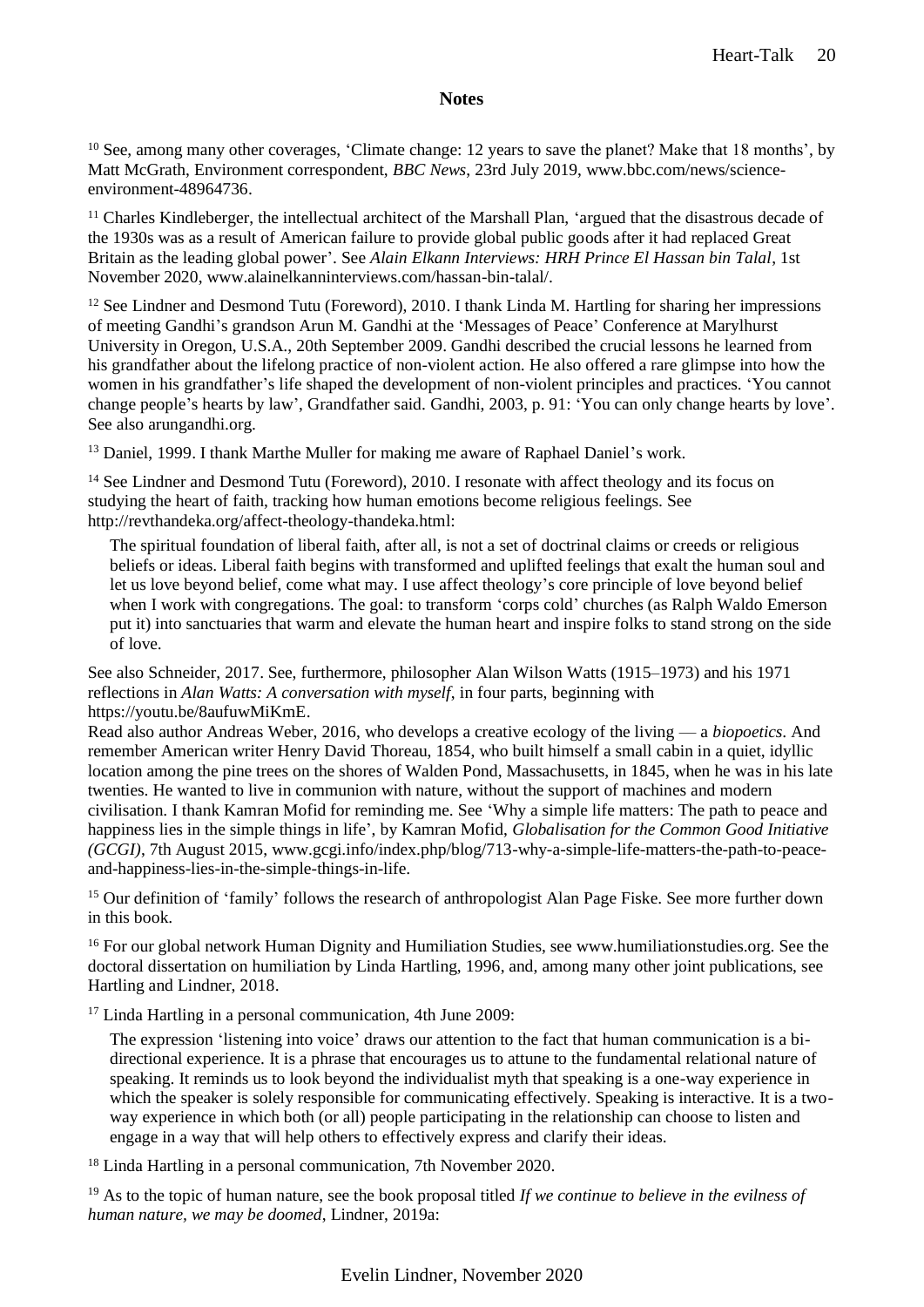I suspect that the survival of humankind on planet Earth may depend on how the story of human nature is narrated… I consider the topic of human nature, with all its intriguing aspects, to be perhaps the most important topic for humankind.

See also Lindner, 2017, chapter 3: Also human nature and cultural diversity fell prey to the security dilemma, in the book *Honor, humiliation, and terror*.

A vast body of literature is available. See, for instance, the work of primatologist and ethologist Frans de Waal, 2009, who disagrees with the proverb *Homo homini lupus est* (man is wolf to man) by saying that it both fails to do justice to canids and denies the inherently social nature of our own species. See also the work of anthropologists William Ury and Robert Carneiro, as well as of world-systems scholar Christopher Chase-Dunn, discussed in chapter 9 of Lindner, 2021.

<sup>20</sup> See also www.humiliationstudies.org/whoweare/evelin.php. See more in Lindner, 2019b, or Lindner, 2020e.

<sup>21</sup> Maureen O'Hara in a personal communication to the Indigenous Psychology Task Force led by I Louise Sundararajan, 27th November 2019.

<sup>22</sup> Maureen O'Hara in a personal communication to the Indigenous Psychology Task Force led by I Louise Sundararajan, 27th November 2019.

<sup>23</sup> In my work, I apply the *ideal-type* approach as described by sociologist Max Weber, 1904/1949. See Coser, 1977, p. 224:

Weber's three kinds of ideal types are distinguished by their levels of abstraction. First are the ideal types rooted in historical particularities, such as the 'western city', 'the Protestant Ethic', or 'modern capitalism', which refer to phenomena that appear only in specific historical periods and in particular cultural areas. A second kind involves abstract elements of social reality — such concepts as 'bureaucracy' or 'feudalism' — that may be found in a variety of historical and cultural contexts. Finally, there is a third kind of ideal type, which Raymond Aron calls 'rationalising reconstructions of a particular kind of behaviour'. According to Weber, all propositions in economic theory, for example, fall into this category. They all refer to the ways in which men would behave were they actuated by purely economic motives, were they purely economic men.

Michael Karlberg explains how analytical constructs never correspond perfectly with some presumably objective reality. See Karlberg, 2013, p. 9:

Care must be taken, therefore, not to reify these frames or over-extend the metaphors that inform them. These frames can, however, serve as useful heuristic devices for organising certain forms of inquiry and guiding certain forms of practice — such as inquiry into the meaning of human dignity and the application of this concept in fields such as human rights and conflict resolution.

I very much appreciate Louise Sundararajan's comments on the book *The nature and challenges of indigenous psychologies* by Carl Martin Allwood, 2018, that she shared with her indigenous psychology task force on 3rd September 2018, based on her book chapter 'Indigenous psychologies', Sundararajan, et al., 2017. Sundararajan explains how to avoid that abstractions slide towards essentialism. In her view 'essentialism is abstraction mistaken as reality', as it is in the case of 'nation' or 'identity', 'whereas scientific theorising is abstraction treated as abstraction'. As an example she offers the model airplane, which nobody would mistake for reality, since it one can't fly in it. Also the pure form of the model does not lead to essentialism, 'because of the basic understanding that no reality exists in pure forms'. I appreciate her next example, namely that of 'dirt' and she illustrates it by two approaches to reality (X):

A: X=dirt, elements, crystals, subatomic particles

B: X=dirt (elements, crystals, subatomic particles)

Sundararajan explains that in scientific investigations, as represented by A, 'abstraction is context dependent, each level of analysis generates its own abstraction such that there are multiple abstractions (dirt, elements, crystals, subatomic particles)', none of which has a higher status of 'essence' than the other. Essentialism is represented by B, where 'the term closest to the phenomenal world (dirt) is elevated to the status of reality, the essence of which is supposed to be captured by the more abstract terms'. Sundararajan then applies the example of dirt to notions such as culture, nation, and population. If one takes the approach of B, nation or population names reality, 'the essence of which is captured by abstractions'. By contrast, in A, 'abstractions are not inextricably yoked to serve the master script of nation or population which are treated as labels of convenience like any other'.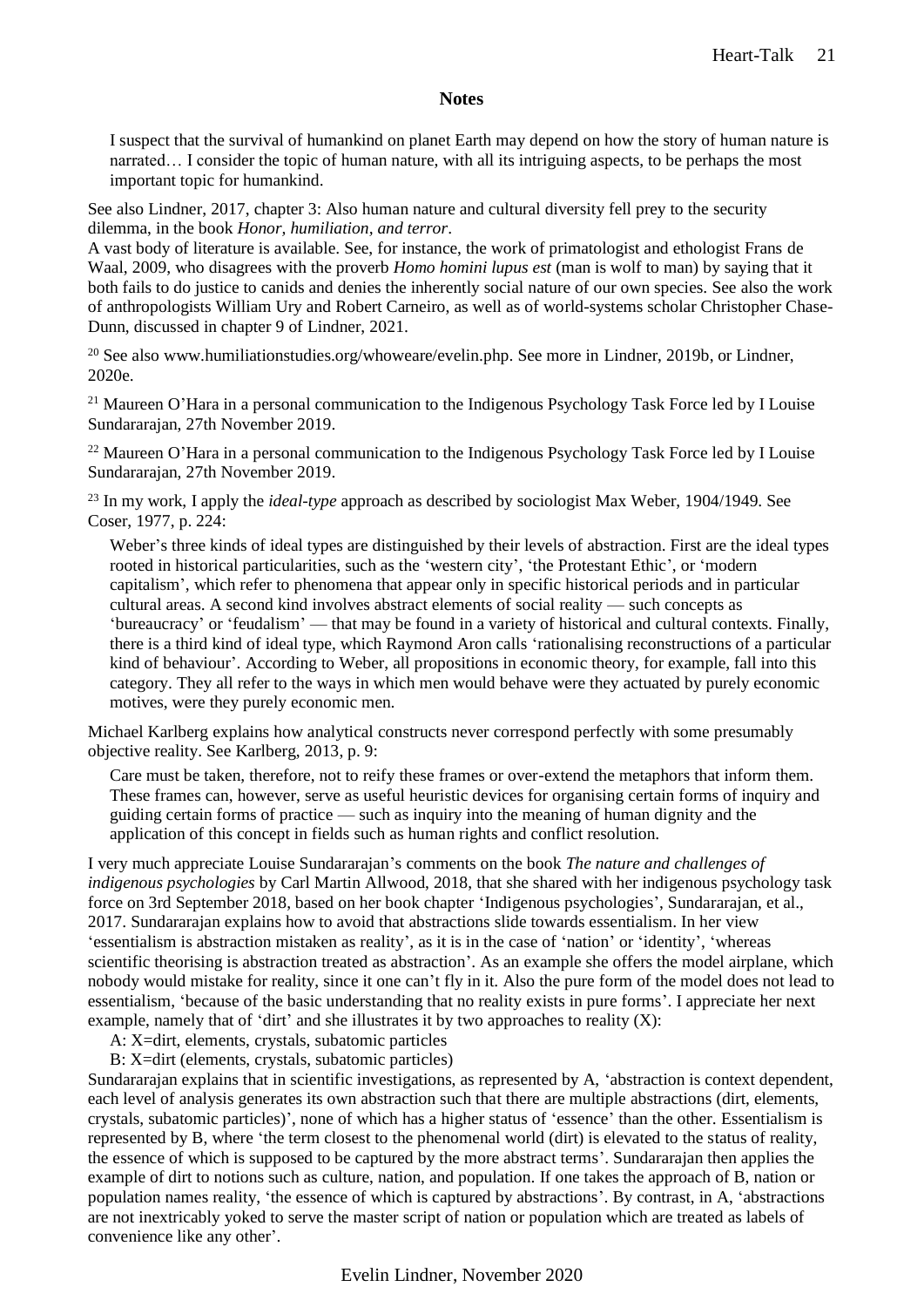<sup>24</sup> *The psychology of humiliation: Somalia, Rwanda / Burundi, and Hitler's Germany* was my doctoral dissertation in social psychology at the Department of Psychology of the University of Oslo, Norway, in 2000. *Quality of life: A German-Egyptian comparative study* (in German) was my doctoral dissertation in psychological medicine at the University of Hamburg, Germany, in 1993. *Honor, humiliation, and terror: An explosive mix — and how we can defuse it with dignity*, was my fifth book, and it came out in 2017 in Dignity Press, in its imprint World Dignity University Press, with a foreword by Linda Hartling, director of Human Dignity and Humiliation Studies. Please see more chapters and papers in full text on [www.humiliationstudies.org/whoweare/evelin02.php.](http://www.humiliationstudies.org/whoweare/evelin02.php)

<sup>25</sup> *Making enemies: Humiliation and international conflict* was my first book on dignity and humiliation and how we may envision a more dignified world, characterised as a path-breaking book and honoured as 'Outstanding Academic Title' for 2007 in the USA by the journal *Choice*. Please see more details on [www.humiliationstudies.org/whoweare/evelin/book/01.php.](http://www.humiliationstudies.org/whoweare/evelin/book/01.php) *Emotion and conflict: How human rights can dignify emotion and help us wage good conflict* was my second book. See [www.humiliationstudies.org/whoweare/evelin/book/02.php.](http://www.humiliationstudies.org/whoweare/evelin/book/02.php)

<sup>26</sup> *Gender, humiliation, and global security* was my third book, published by Praeger in 2010. Archbishop Desmond Tutu kindly contributed with a foreword (asked for a prepublication endorsement, he kindly offered to contribute with a foreword). The book was 'highly recommended' by *Choice* in July 2010. For more details, see [www.humiliationstudies.org/whoweare/evelin/book/03.php.](http://www.humiliationstudies.org/whoweare/evelinbook/03.php)

<sup>27</sup> *A dignity economy: Creating an economy that serves human dignity and preserves our planet* was my fourth book, and it is the first publication of Dignity Press, published in 2012 in its imprint World Dignity University Press. See www.humiliationstudies.org/whoweare/evelin/book/04.php.

<sup>28</sup> Publius Flavius Vegetius Renatus and Reeve, 2004. Publius Flavius Vegetius Renatus, commonly referred to simply as Vegetius, was a writer of the Later Roman Empire in late 4th century CE.

<sup>29</sup> See Eisler, 1987. Her most recent books are Eisler, 2007, and Eisler and Fry, 2019. It is a privilege to have Riane Eisler as an esteemed member in the global advisory board of our Human Dignity and Humiliation Studies fellowship.

<sup>30</sup> See Cantú, 2018, and 'Francisco Cantú: "This is work that endangers the soul"', interview by Ursula Kenny, *The Guardian*, 18th February 2018, www.theguardian.com/books/2018/feb/18/francisco-cantu-linebecomes-river-interview-former-us-border-patrol-agent. Francisco Cantú, third-generation Mexican American, living in Tucson, Arizona, worked as a U.S. border patrol agent between 2008 and 2012. His job included tracking migrants in the Sonoran desert, which separates Mexico from the U.S. Plagued by nightmares, he abandoned the Patrol for civilian life.

<sup>31</sup> When people are in danger, adrenaline rushes into their blood stream and the maintenance tasks of the body are put on wait. For a short while, this is tolerable. However, under conditions of continuous strain, of never-ending states of emergency, when essential maintenance is neglected for too long, the body breaks down. Heart attack — the typical emergency troubleshooter disease — is the outcome.

<sup>32</sup> See Ruben Nelson's Don Michael Day Presentation *Civilization next: How human nature is about to change trajectory*, San Francisco, February 2019, https://vimeo.com/320297382. Ruben (Butch) Nelson is the executive director of Foresight Canada, and he calls for new 'co-creative eco-personal cultures'. It is a privilege have Ruben Nelson's support for our dignity work.

<sup>33</sup> See chapter 5 and chapter 10 in Lindner, 2021:

Gender equality is hardly worth wishing for when it means equality within a toxic context, and even less so when calls for equality are felt to be humiliating and violently resisted so that the overall situation gets even more toxic.<sup>33</sup> The better alternative is for all of us together to envision new ways of manifesting dignity of unity in diversity in the future. All of humanity needs to be dignified rather than humiliated.

<sup>34</sup> I very much thank the President of the Club of Rome from 1999 to 2007, Prince El Hassan bin Talal, for his personal message on 19th May 2020, where he suggested to me the term *cogitocide*.

<sup>35</sup> See a more thorough analysis in Lindner, 2019a.

<sup>36</sup> Heikki Patomäki in his contribution to the Great Transition Network Initiative discussion titled 'A world political party: The time has come', 13th February 2019, in his response to the comments on Patomäki, 2019. See also Patomäki, 2015. Heikki Patomäki is a social scientist, activist, and professor of world politics at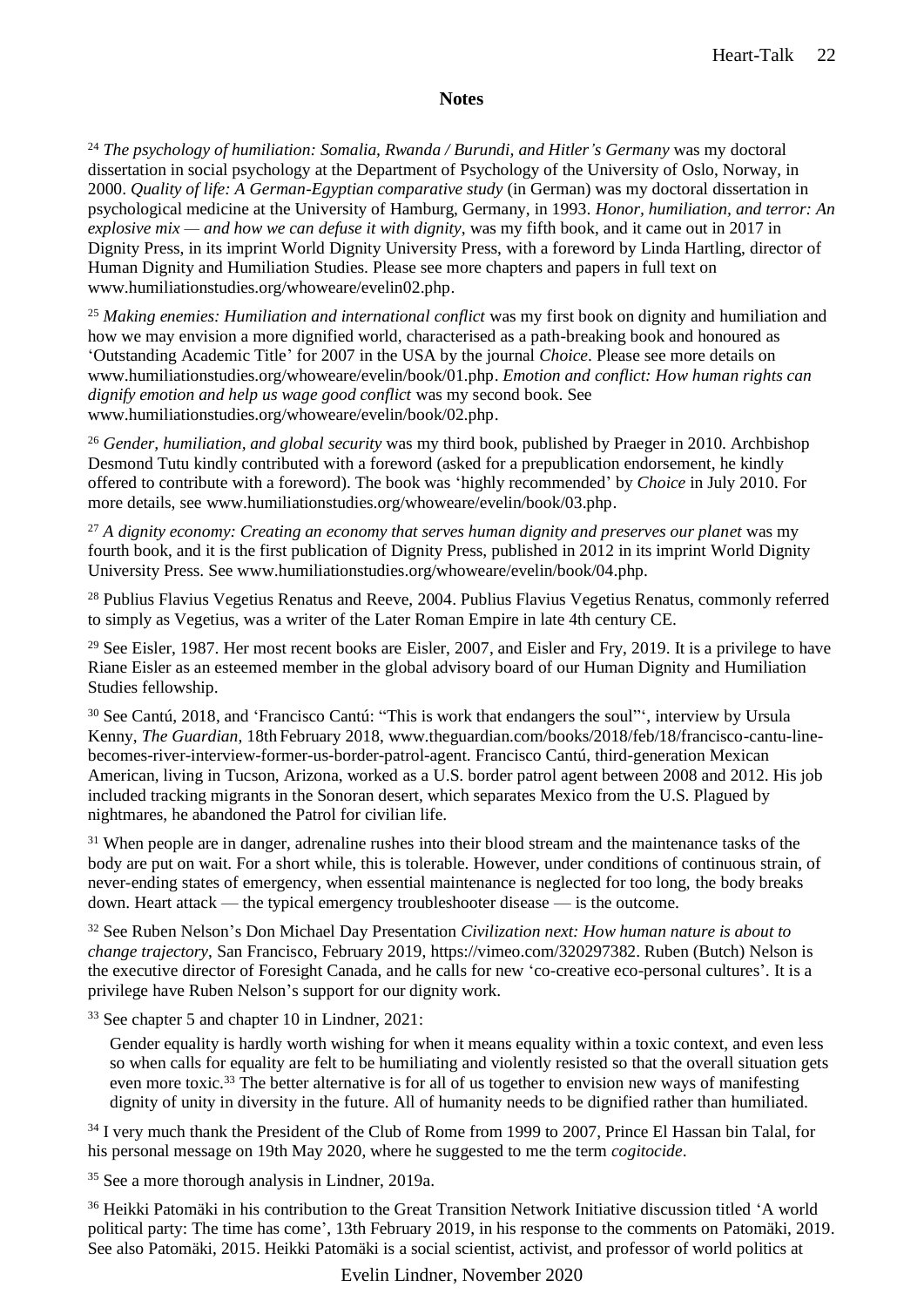University of Helsinki. He has written widely on the philosophy and methodology of social sciences, peace and futures studies, and global political economy, justice, and democracy. See also 'A world party', by Roberto Savio, *Other News*, 19th February 2019, www.other-news.info/2019/02/a-world-party/.

<sup>37</sup> Lindner, 2021.

<sup>38</sup> Duckitt, et al., 2010, p. 687. See for more notes 225 and 226 on authoritarianism in chapter 3 in Lindner, 2021.

<sup>39</sup> See, among others, Opotow, 1995. See, furthermore, 'Why we fight: The psychological ties that bind us together and that tear us apart', Science Brief by Emile Bruneau, *Psychological Science Agenda, APA*, December 2017, [www.apa.org/science/about/psa/2017/12/why-fight.aspx.](http://www.apa.org/science/about/psa/2017/12/why-fight.aspx) Emile Bruneau is an expert on the neuroscience of peace and conflict and he and his colleagues found that empathy has two important 'ropes in the psychological tug-of-war':

...empathy for the out-group provides a pull away from harming (and towards helping) out-group members, whereas empathy for the in-group provides a pull in the opposite direction. If we see the outgroup as a source of our people's suffering, in-group empathy can motivate us to act against them. Therefore, to predict intergroup hostility, it may be less important to understand how much empathy one has than it is to know how empathy is distributed between the in-group and the out-group: Low out-group empathy may reduce the barrier to harm, whereas high in-group empathy provides the impetus to commit it. From this perspective, the difference in empathy expressed towards in-group and out-group (i.e., 'parochial empathy') should be the best predictor of intergroup hostility.

In other words, out-group empathy goes together with pro-social inter-group tendencies, while in-group empathy leads to the opposite outcome, namely, anti-social inter-group tendencies. A person's general empathic abilities are irrelevant for this split between out-group and in-group empathy. See also Batson, 2009, Decety and Ickes, 2009, or Bloom, 2017.

<sup>40</sup> Barton and McCully, 2012. A curriculum in a Northern Ireland school was designed to teach Protestants to empathise with Catholics, and vice versa. Indeed, students did empathise more after the course, but only with people on their own side. Students who took the curriculum were no less polarised, on the contrary, their identification with historical positions of their own group grew stronger.

<sup>41</sup> Takaaki David Ito is professor at Sophia University in Tokyo at the Graduate School of Applied Religious Studies and the Master's and Doctoral Program in Death and Life Studies. See his chapter 'Modes of spiritual care' in Kashio and Becker, 2021. Ito was inspired by Italian political philosopher Robert Esposito's trilogy *Immunitas*, *Communitas*, and *Bios*, Esposito, 2008, 2009, 2011. Two contrasting English words, *immunity* and *community*, build on the Latin word *munus*, or duty to service, obligation, mutual exchange. *Immunitas* signifies an exemption from this duty, whereas *communitas* calls for it.

<sup>42</sup> Lindner, 2017, p. xi, in the book *Honor, humiliation, and terror*.

<sup>43</sup> See Freire, 1968/1970, 1968/1973, and Morais, 1979, 1983. See Andersson and Richards, 2013, chapter IV, p. 15, of the unpublished manuscript:

De Morais, in contradistinction to Freire, sets forward not two but three levels of awareness. He adds to Freire's two, which are: the naïve level and the critical level. The third is the organisational level of awareness. At the naïve level a person is aware of problems but is unable to understand their cause (and so may blame God or the Fates). The critically conscious person is able to identify the factors responsible for problems, and their inter-relationship. Organisational awareness is reached when the person has the ability to act together with others to address a problem or attain particular results. Organisational awareness manifests what de Morais calls a 'methodological rationality'.

It was a great inspiration for me to learn about the work of Iván Labra based on Clodomir Santos de Morais' concepts in Howard Richards' Dialogue Home and Centro para el Desarrollo Alternativo en Limache, Chile, on 26th April 2012. See *Iván Labra and the organisation workshop* at http://youtu.be/SaxNvVBDfks, and *Iván Labra: Consciousness is in the act* at http://youtu.be/Vn05XK8McEM. See also note 103 in chapter 2 in in Lindner, 2021.

<sup>44</sup> *Heart-talk on peace*, 11th November 2020, with interviewer David Eades, Journalist, BBC, and interviewees Mr. Jama Egal, National Peacebuilding Coordinator of Somali Government, Dr. Mary McAleese, Former President of the Republic of Ireland, and Düzen Tekkal, Journalist, Filmmaker, War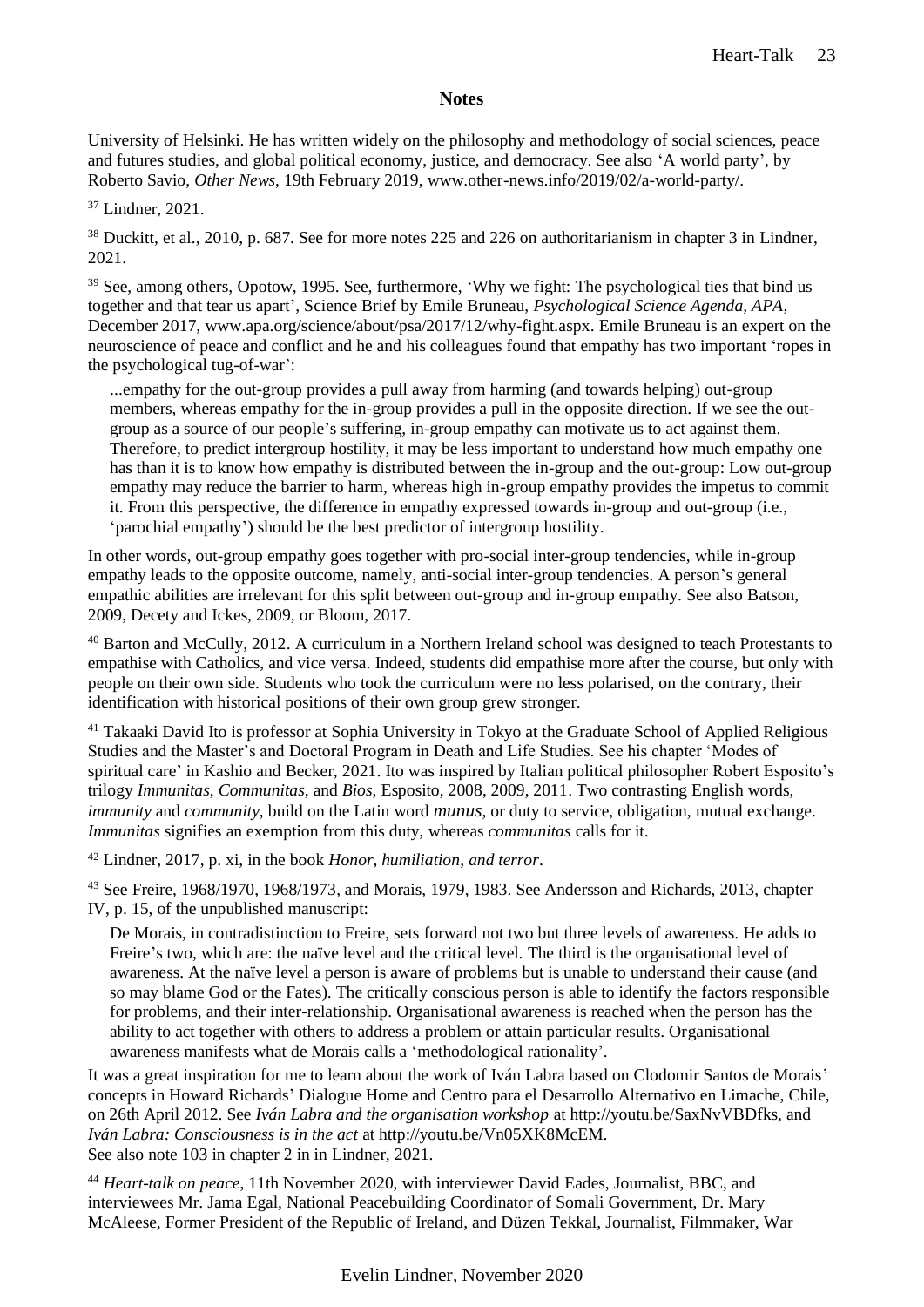Reporter, Human Rights Activist, Founder, Hawar Help and German Dream. See https://wfd2020.ringforpeace.org/event/heart-talk-on-peace/.

<sup>45</sup> Evangelicals believe in the centrality of the conversion or 'born again' experience in receiving salvation. See https://en.wikipedia.org/wiki/Evangelicalism.

<sup>46</sup> The Inquisition, first instituted by Pope Lucius III in 1184, was an attempt to stop unjust executions rather than a desire to crush diversity or oppress people, it was born out of a need to provide fair trials for accused heretics. See, among others, 'The real Inquisition: Investigating the popular myth', by Thomas F. Madden, *National Review*, 18th June 2004, www.nationalreview.com/2004/06/real-inquisition-thomas-f-madden/:

From the perspective of secular authorities, heretics were traitors to God and the king and therefore deserved death. From the perspective of the Church, however, heretics were lost sheep who had strayed from the flock. As shepherds, the pope and bishops had a duty to bring them back into the fold, just as the Good Shepherd had commanded them. So, while medieval secular leaders were trying to safeguard their kingdoms, the Church was trying to save souls. The Inquisition provided a means for heretics to escape death and return to the community.

<sup>47</sup> Lindner, 2020e.

<sup>48</sup> As to Christianity, see a note referring to Meister Eckhart in chapter 4 in Lindner, 2021. See an easy-toread exploration of the message of Christianity in 'Jesus according to the Gospel of Thomas: The discovery of the Gnostic Gospels in 1945 opened the door to the Jesus of wisdom opposed to the Jesus of faith', by The Modern Platonist, *Medium*, 30th October 2019, https://medium.com/interfaith-now/gnostic-gospel-thomasjesus-wisdom-faith-christian-ancient-christianity-gnosticism-mystical-enlightenment-8aef6ce2f572.

<sup>49</sup> See common *dominant* worldview manifestations versus common *indigenous* worldview manifestations described by indigenous scholar Don 'Four Arrows' Jacobs of Cherokee and Muscogee Creek ancestry presented in note 141 in 3 in Lindner, 2021. See also 'Why Native Americans do not separate religion from science', by Rosalyn R. LaPier, *The Conservation*, 21st April 2017, [http://theconversation.com/why-native](http://theconversation.com/why-native-americans-do-not-separate-religion-from-science-75983)[americans-do-not-separate-religion-from-science-75983.](http://theconversation.com/why-native-americans-do-not-separate-religion-from-science-75983) See, furthermore, *Indigenous peoples and climate change: Emerging research on traditional knowledge and livelihoods*, edited Ariell Ahearn by, Martin Oelz, and Rishabh Kumar Dhir, International Labour Organization (ILO), 16th April 2019, www.ilo.org/global/topics/indigenous-tribal/publications/WCMS\_686780/lang--en/index.htm. In Christianity, mystic Meister Eckhart (circa 1260–1328) could be named in this context, and Rudolf Otto (1869–1937), who wrote about *the holy* in all religions. See Otto, 1917/1923, and also Palmquist, 2015. Religious historian Mircea Eliade, 1957/1959, spoke of *hierophany*, or the manifestation of the sacred, the sense of awe in a sacred space (from Greek *hieros*, sacred/holy, and *phainein*, to bring to light). I met many indigenous peoples with a direct and holistic experience of *Gaia* as a godlike place inspiring *hierophany*, where they see all things acquiring reality, identity, and meaning through their participation in this experience. See also Eliade, 1949/1954. In dominator contexts, in contrast, the majority population is rather cut off from direct religious experience and power elites reserve the right to *hierophany* and its interpretation for themselves.

<sup>50</sup> Consider the article 'I treat men every day. This is why they're afraid to ask for help: Men are four times more likely to die by suicide than women, and yet it's hard for medical experts to find them', by Michael Richardson, *Medium*, 29th May 2019, https://elemental.medium.com/im-a-doctor-and-i-struggle-to-helpmen-with-depression-bfcc0d041afe.

<sup>51</sup> 'A Pharisee is a member of an ancient Jewish sect, distinguished by strict observance of the traditional and written law, and commonly held to have pretensions to superior sanctity', www.lexico.com/en/definition/pharisee.

<sup>52</sup> See McGilchrist, 2009.

<sup>53</sup> See Dweck, 1999, O'Keefe, et al., 2018.

<sup>54</sup> Rainer Funk, editor of humanist philosopher Erich Fromm, 1974–1976/1992, in his foreword, p. ix:

Whoever orients his or her life toward having determines oneself, one's existence, one's meaning of life, and one's way of life according to what one has, what that person can have, and what one can have more of. Now, there is almost nothing that could not become an object of having and of the desire to have: material things of all types People, too, can become the object of having or of the desire to have. Of course, one does not say that one takes possession of another person and considers that person one's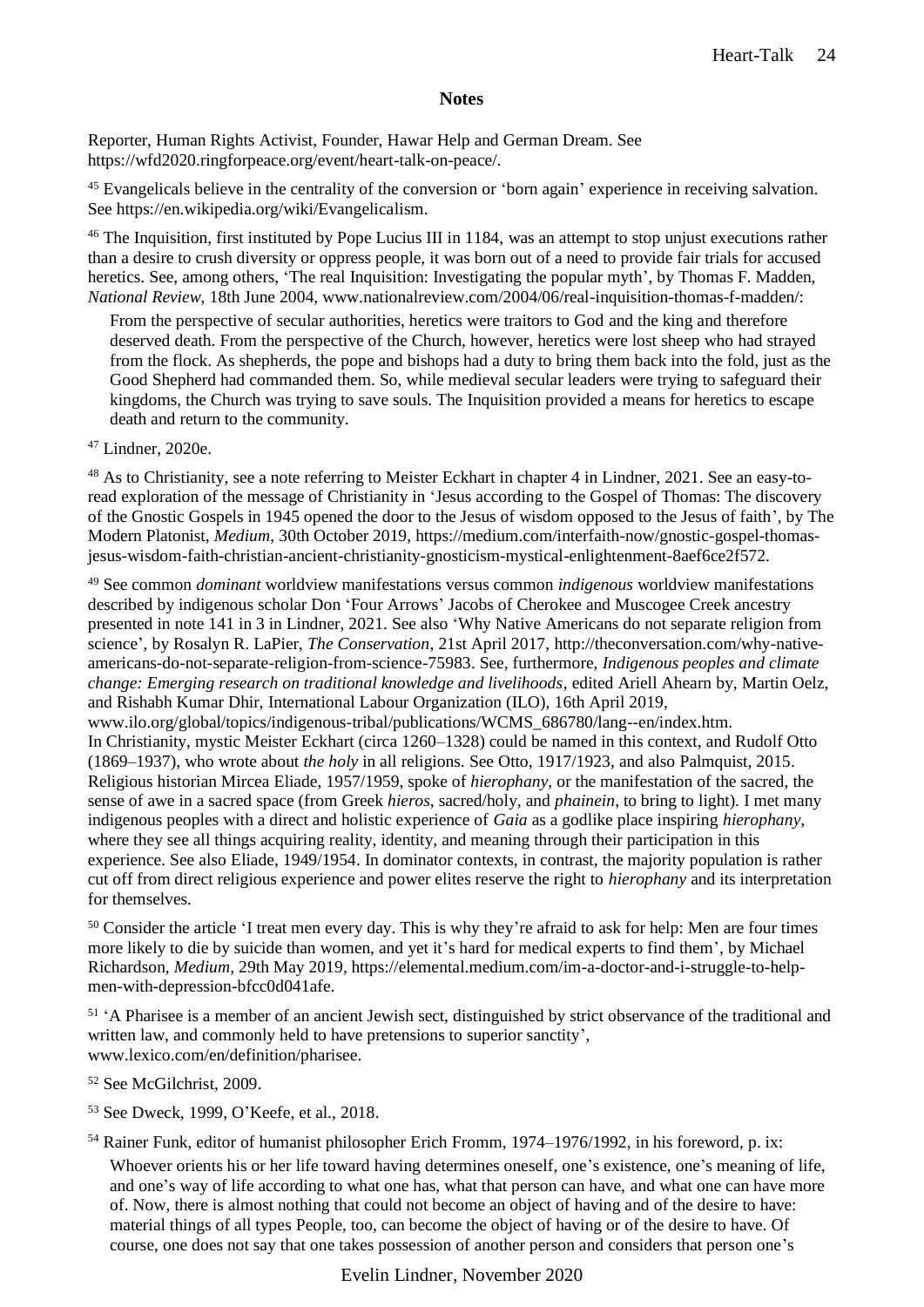property. One is more 'considerate' in this regard and prefers to say that one is concerned about others and takes responsibility for them. As though it were not enough that other people can be 'had', we also determine the conduct of our lives by taking on or acquiring virtues and honours. All that matters to us is that we have esteem, a certain image, health, beauty, or youth, and when this is no longer possible, then we at least want to have 'experience' or 'memories'. Convictions of a political, ideological, and religious nature can also be acquired as possessions and staunchly defended-to the point of bloodshed.

<sup>55</sup> See more in note 141 in this chapter. In 1982, I became acquainted with different indigenous medical and psychological philosophies on an information collecting visit to the Navajo-, Pueblo- and Havasupai-Indians in Colorado.

<sup>56</sup> The opposition between *substantivist* and *formalist* economic models was proposed by Karl Polanyi in 1944, see Polanyi and Joseph E. Stiglitz (Foreword), 1944/2001. See more in chapter 9.

<sup>57</sup> See also Lindner, 2017, p. 235.

<sup>58</sup> See also Lindner, 2017, chapter 5: How pressure-cooker vents explode, in the book *Honor, humiliation, and terror*.

<sup>59</sup> Linda Hartling in a personal communication, 22nd July 2019.

<sup>60</sup> Linda Hartling in a personal communication, 22nd July 2019.

<sup>61</sup> Linda Hartling in a personal communication, 22nd July 2019.

<sup>62</sup> Connolly, 2000, p. 4.

<sup>63</sup> Roach, 2019, p. 74.

<sup>64</sup> See also Lindner, 2017, chapter 5: How pressure-cooker vents explode, in the book *Honor, humiliation, and terror.* Here is one example: Bankers and others often justify extreme levels of remuneration paid to higher echelons with the argument that this is to incentivise hard work and talent. Yet, we read in 'Why the politics of envy are keenest among the very rich', by George Monbiot, *The Guardian*, 6th May 2013, www.theguardian.com/commentisfree/2013/may/06/politics-envy-keenest-rich: 'If executives were all paid 5% of current levels, the competition between them (a questionable virtue anyway) would be no less fierce. As the immensely rich HL Hunt commented several decades ago: "Money is just a way of keeping score"', in other words, an inherently unlimited accelerator of competition.

<sup>65</sup> See Lindner, 2017.

<sup>66</sup> *Sportpalastrede* is the name of a speech that Nazi German Reich Minister of Propaganda Joseph Goebbels held in the Berlin Sports Palace on 18th February 1943, in which he called for the intensification of the 'total war'. Translated by Lindner from the German original:

Die Engländer behaupten, das deutsche Volk wehrt sich gegen die totalen Kriegsmaßnahmen der Regierung. Es will nicht den totalen Krieg, sagen die Engländer, sondern die Kapitulation. Ich frage euch: Wollt ihr den totalen Krieg? Wollt ihr ihn, wenn nötig, totaler und radikaler, als wir ihn uns heute überhaupt erst vorstellen können?

See the full text at

[www.1000dokumente.de/index.html?c=dokument\\_de&dokument=0200\\_goe&object=translation&l=de,](http://www.1000dokumente.de/index.html?c=dokument_de&dokument=0200_goe&object=translation&l=de) and see also https://youtu.be/i8TDbz2FKIg.

<sup>67</sup> See, among others, Axelrod, 2006, Liberman, et al., 2004, Imhof, et al., 2007, Nowak and Highfield, 2011. See also Bernstein, 1971, 1973, 1975, 1990, 2000. I thank Vidar Vambheim for reminding me that Bernstein introduced the concept of framing to describe how control of mental frames is used to regulate thinking and behaviour in educational contexts. Bernstein describes framing as a mental process and a technique to exclude certain aspects of reality from entering the communication. See also Chong and Druckman, 2007.

<sup>68</sup> See research that explores how humans develop a sense of fairness, and whether that quality is innate or learned socially, in Loewenstein, 2007, p. 198:

As the vast majority of subjects preferred higher payoffs to themselves ( $SELF > 0$ ) and disliked disadvantageous inequality (NEGDIFF  $<$  0), subjects' utility functions could be grouped into three qualitatively distinct patterns based on the sign of POSDIFF. One group we labelled saints; saints consistently prefer equality, and they do not like to receive higher payoffs than the other party (POSDIFF  $<$  0) even when they are in a negative relationship with the opponent. People in the second group, labelled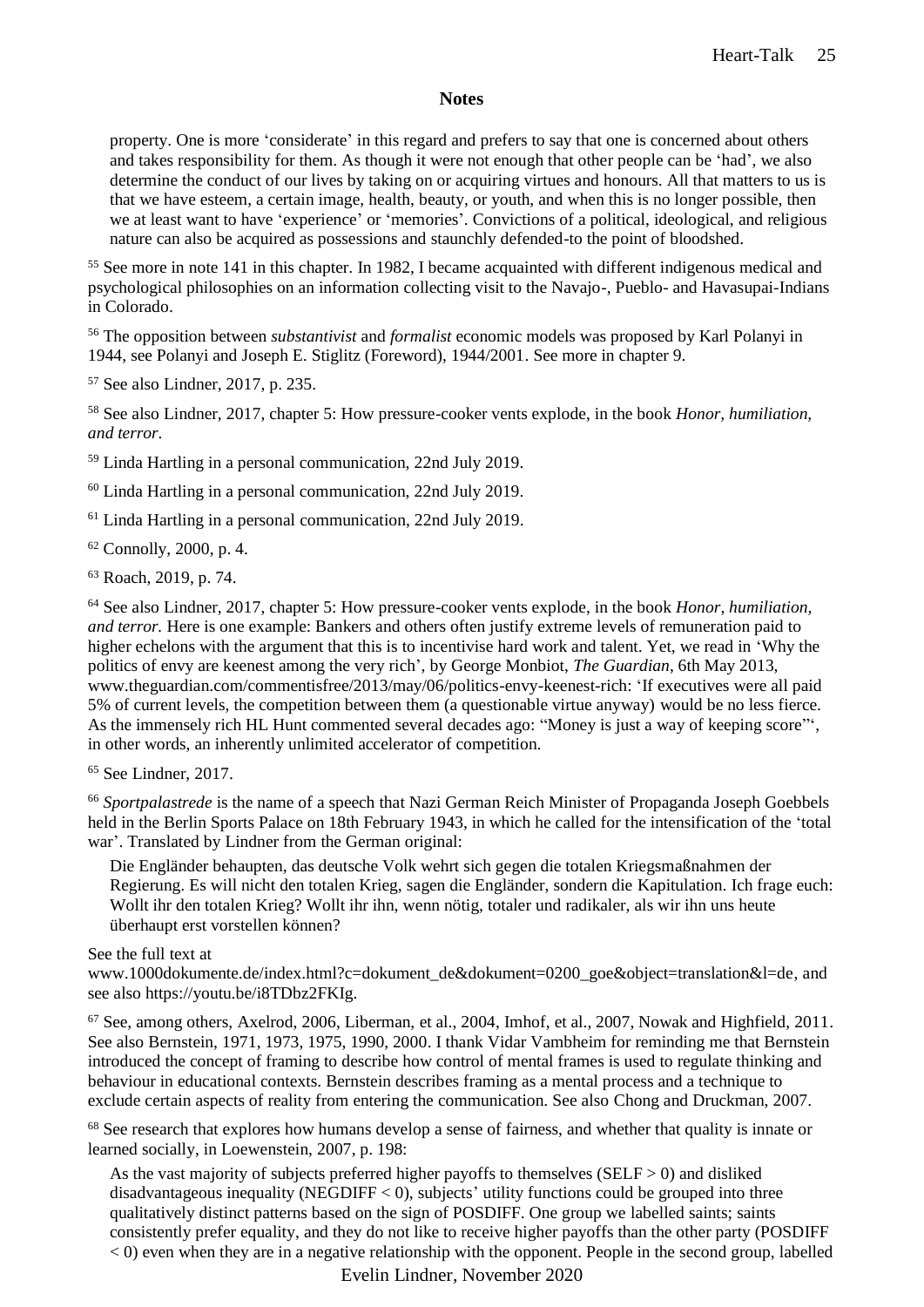loyalists, do not like to receive higher payoffs (POSDIFF < O) in positive or neutral relationships, but do seek advantageous inequality (POSDIFF  $> 0$ ) when they are involved in negative relationships. People in the third group, labelled ruthless competitors, consistently prefer to come out ahead of the other party  $(POSDIFF > 0)$  regardless of the type of relationship. In our sample, the proportions of saints, loyalists, and ruthless competitors were 24%, 27%, and 36%, respectively. The remaining 18% of subjects could not be neatly classified into any of the three categories. We suspect that the proportions of loyalists and ruthless competitors were elevated by the inclusion of the business condition, in which most subjects derived positive satisfaction from advantageous inequality, regardless of the nature of the relationship.

See also 'How we learn fairness', by Maria Konnikova, *New Yorker*, 7th January 2016, www.newyorker.com/science/maria-konnikova/how-we-learn-fairness.

<sup>69</sup> Hardin, 1968, 1998, 2007.

<sup>70</sup> See also Bollier and Helfrich, 2018, *Free, fair, and alive: The insurgent power of the commons*.

 $71$  Fisher, et al., 2011. We learn there that we need to focus on interest and not on position to attain an optimal outcome. If two people fight over an orange, for example, sharing it equally would solve the conflict, however, not optimally. The optimal solution would be to ask more detailed questions and consider, for example, that one person wishes to use the skin of the orange for a cake while the other wants to extract the juice from the fruit meat. As a result, the outcome would be that both have 100 percent of their interest served, not just 50 percent of their initial positions. Not that such a positive outfall can be guaranteed sometimes a situation simply does not entail the potential for win-win solutions — but by not searching for such potential win-win solutions, those solutions are overlooked and untapped.

<sup>72</sup> See Taylor, 1971, 1993, Searle, 1995. Searle speaks of *institutional facts*, for instance, with respect to property rights and contract rights. See Manicas, 2006. See, furthermore, Porpora, 1993, Donati and Archer, 2015, Richards, 2004, and Lawson, 2019. I thank Howard Richards for including me into his lifelong journey of reflecting on social change.

<sup>73</sup> See Wallerstein, 1974–1989. See also Harvey, 2005, or Hudson, 2003. Howard Richards in a personal communication, 23rd October 2016: 'According to Immanuel Wallerstein the global economy is the one and only object of study of the social sciences today; everything else is caught up in a web of causes and effects where the structure of the global economy is the principal cause'. See also Lindner, 2012.

<sup>74</sup> I resonate with Howard Richards and Catherine Odora Hoppers, who insist that ever more *regulatory* rules are not enough, what is needed are new *constitutive* rules. See, among others, Richards and Swanger, 2006, Richards and Swanger, 2013, Odora Hoppers and Richards, 2012, and Richards, et al., 2018, inspired by the lecture series 'Against Foucault', given by Howard Richards and followed by dialogues with Catherine Odora Hoppers and Evelin Lindner in Pretoria, South Africa, in 2013.

<sup>75</sup> See also my article 'From humiliation to dignity: For a future of global solidarity — The Corona pandemic as opportunity in the midst of suffering,' in Lindner, 2020d.

76 'Will humans be extinct by 2026?' *Arctic News*, http://arctic-news.blogspot.com/p/extinction.html. See more in note 34 in chapter 7 in Lindner, 2021. See, furthermore, 'Climate collapse and near term human extinction: A speech by Guy Mcpherson, the global research news hour episode 70', by Michael Welch, *Global Research*, 14th June 2014, www.globalresearch.ca/guy-mcpherson-on-climate-collapse-and-nearterm-human-extinction/5386102.

<sup>77</sup> I speak up for what I call *big love* in my book on gender and humiliation, see Lindner and Desmond Tutu (Foreword), 2010.

<sup>78</sup> King Jr, 2007, p. 26.

<sup>79</sup> 'For life to continue on earth, every day must be indigenous peoples' day', by Four Arrows (Wahinkpe) Topa, aka Donald Trent Jacobs) and Darcia Narvaez, *Truthout*, 13th October 2019, https://truthout.org/articles/for-life-to-continue-on-earth-every-day-must-be-indigenous-peoplesday/?eType=EmailBlastContent&eId=77eb805f-119f-4887-b0f3-0e978fd87d6b:

As researchers, we lament how ignorant Western scholarship and media generally are about this natureconnected history. Humanity spent over 90 per cent of its history as small-band, hunter-gatherer societies, living close to and cooperatively with one another and the Earth, with concern for future generations. Humanity would have died off without what we can refer to as our 'Indigenous worldview'. As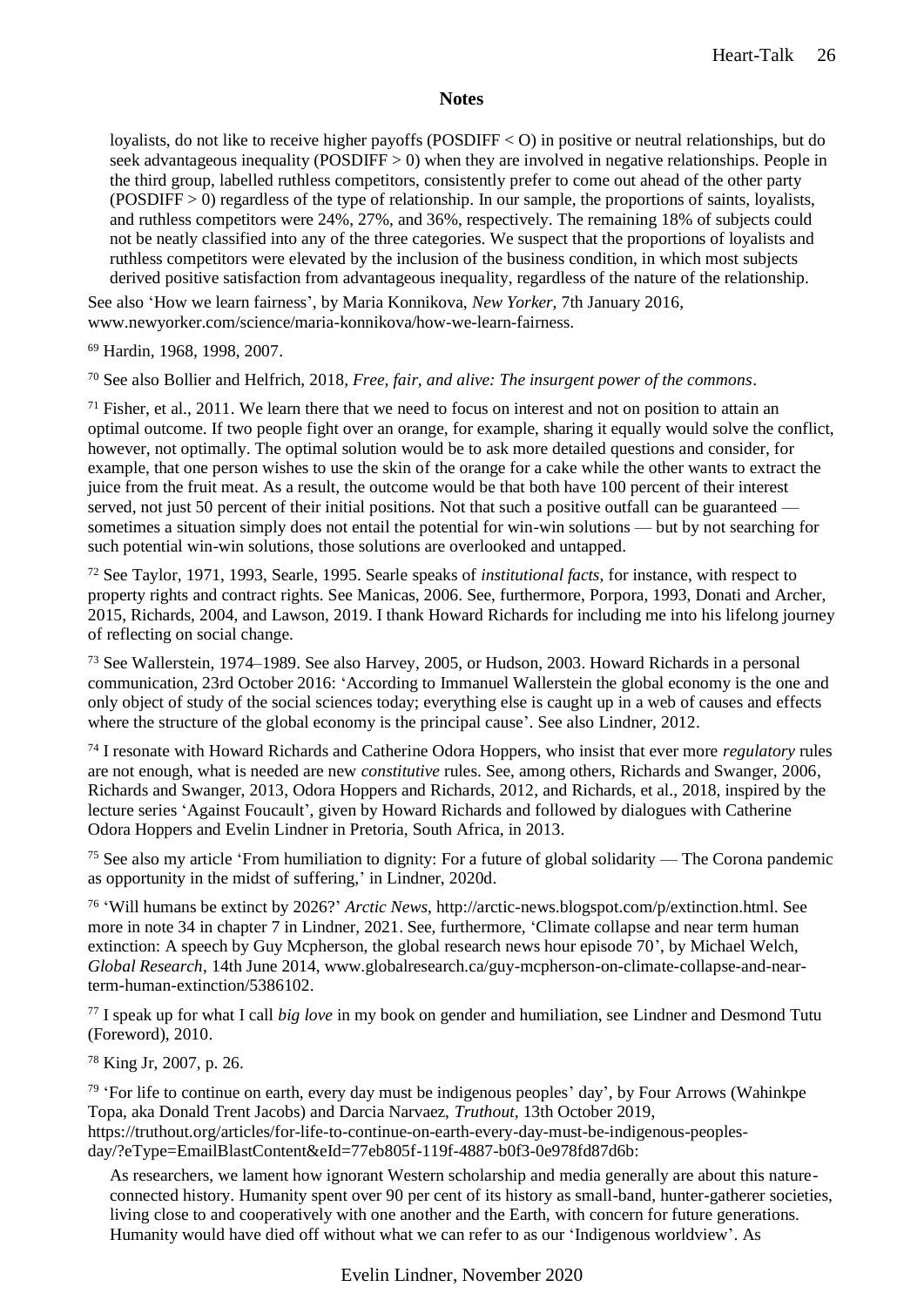mentioned above, recent United Nations extinction rate report refers to the disregard for this worldview as the major reason for current ecological disasters, and notes that where the Indigenous worldview is operating today, thriving biodiversity is maintained.

See common *dominant* worldview manifestations versus common *indigenous* worldview manifestations described by Four Arrows (Wahinkpe Topa, aka Donald Trent Jacobs) presented in note 141 in chapter 3.

80 'When healing looks like justice: An interview with Harvard psychologist Joseph Gone', by Ayurdhi Dhar, *Mad in America*, 18th October 2019, www.madinamerica.com/2019/10/healing-looks-like-justice-interviewharvard-psychologist-joseph-gone/:

Indigenous historical trauma is a synthesis of two older concepts. One is historical oppression, and the second is psychological trauma, which burst into the mental health professions in 1980 with PTSD. So, we have a new way of talking about the suffering that both recognizes a broader social and historical context and also languages it in a way that's new and can command attention.

<sup>81</sup> See, among others, Dickey, 2020. See a list of conspiracy theories at

https://en.wikipedia.org/wiki/List\_of\_conspiracy\_theories. 'There's an entire movement of anti-science, contrarianism, and hucksters who thrive on attention/clicks', says Ryan McNamara, research associate, in 'Why your brain loves conspiracy theories: Who believes and why, and whether conspiracism is really getting way worse', by Robert Roy Britt, *Medium*, 8th September 2020, https://elemental.medium.com/whyyour-brain-loves-conspiracy-theories-69ca2abd893a. See also 'Coronavirus conspiracy theories are dangerous — here's how to stop them spreading', by Stephan Lewandowsky and John Cook, *The Conversation*, 20th April 2020, https://theconversation.com/coronavirus-conspiracy-theories-are-dangerousheres-how-to-stop-them-spreading-136564. See 'The 13 most outrageous Covid-19 myths and misconceptions', by Robert Roy Britt, *Medium*, 1st September 2020, https://elemental.medium.com/the-13 most-outrageous-covid-19-myths-and-misconceptions-14f4b532abbf. See also an account of a victim of scapegoating in Germany, 'Germany's Covid-19 expert: "For many, I'm the evil guy crippling the economy"', by Laura Spinney, *The Guardian*, 26th April 2020,

www.theguardian.com/world/2020/apr/26/virologist-christian-drosten-germany-coronavirus-expertinterview.

<sup>82</sup> 'Pessimism is a luxury we can afford only in good times, in difficult times it easily represents a selfinflicted, self-fulfilling death sentence', coined by Evelin Lindner and Jo Linser, Auschwitz survivor, in 2004.

<sup>83</sup> See *Space exploration — A powerful symbol of global cooperation*, Jim Zimmerman, NASA, interviewed by Susan T. Coleman, The Peacebuilding Podcast, 13th December 2016, [http://us11.campaign](http://us11.campaign-archive1.com/?u=e5c2110f5cc4fe346c79bf3d1&id=06298a46ca&e=e7c4dd8362)[archive1.com/?u=e5c2110f5cc4fe346c79bf3d1&id=06298a46ca&e=e7c4dd8362.](http://us11.campaign-archive1.com/?u=e5c2110f5cc4fe346c79bf3d1&id=06298a46ca&e=e7c4dd8362) I thank Judit Révész for making me aware of this interview.

<sup>84</sup> See White, 2014.

<sup>85</sup> For a creative ecology of the living — a *biopoetics*, see author Andreas Weber, 2016. This is the book description:

Meaning, feeling and expression — the experience of inwardness — matter most in human existence. The perspective of biopoetics shows that this experience is shared by all organisms. Being alive means to exist through relations that have existential concern, and to express these dimensions through the body and its gestures. All life takes place within one poetic space which is shared between all beings and which is accessible through subjective sensual experience. We take part in this through our empirical subjectivity, which arises from the experiences and needs of living beings, and which makes them open to access and sharing in a poetic objectivity. Biopoetics breaks free from the causal-mechanic paradigm which made biology unable to account for mind and meaning. Biology becomes a science of expression, connection and subjectivity which can understand all organisms including humans as feeling agents in a shared ecology of meaningful relations, embedded in a symbolical and material metabolism of the biosphere.

<sup>86</sup> Anderson, 2016.

<sup>87</sup> See my reflections on Paul Raskin's *Journey to Earthland: The great transition to planetary civilization*, Lindner, 2016. See also Lindner, 2018, 2020b, c.

<sup>88</sup> See Ruben Nelson's Don Michael Day Presentation *Civilization next: How human nature is about to change trajectory*, San Francisco, February 2019, https://vimeo.com/320297382. Ruben (Butch) Nelson is